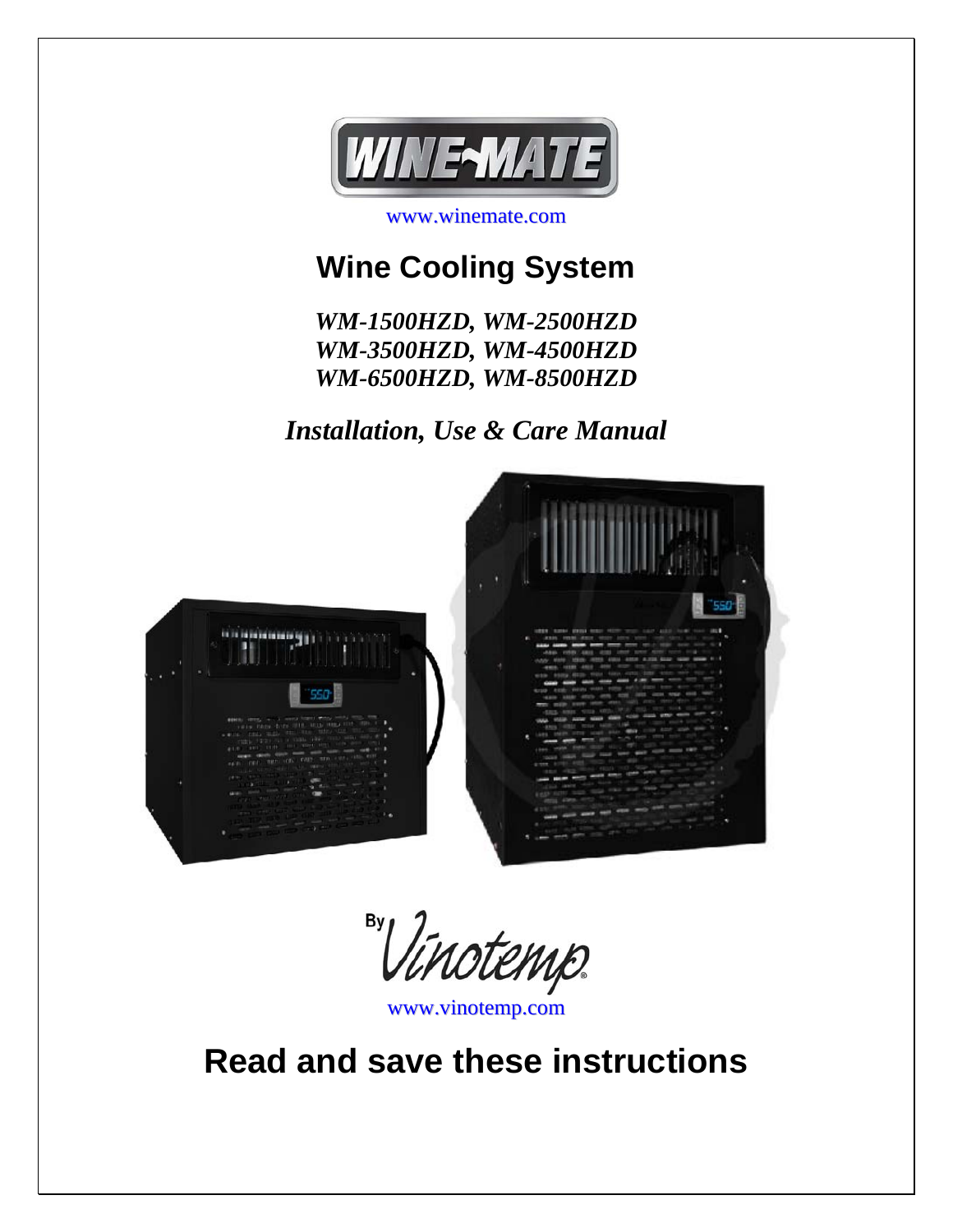### **Important Safety Information**

#### **NOTES:**

- **Do not plug in until 24 hours after delivery.**
- **Do not use a ground fault interrupter (GFI).**
- **A dedicated 20 AMP circuit for WM-1500~2500HZD and 30 AMP for WM-3500~8500HZD are required.**



# **WARNING**

Disconnect electric supply from appliance before servicing.

#### **ELECTRIC SHOCK HAZARD**

Replace all panels before operating.

Failure to do so could result in death or electrical shock.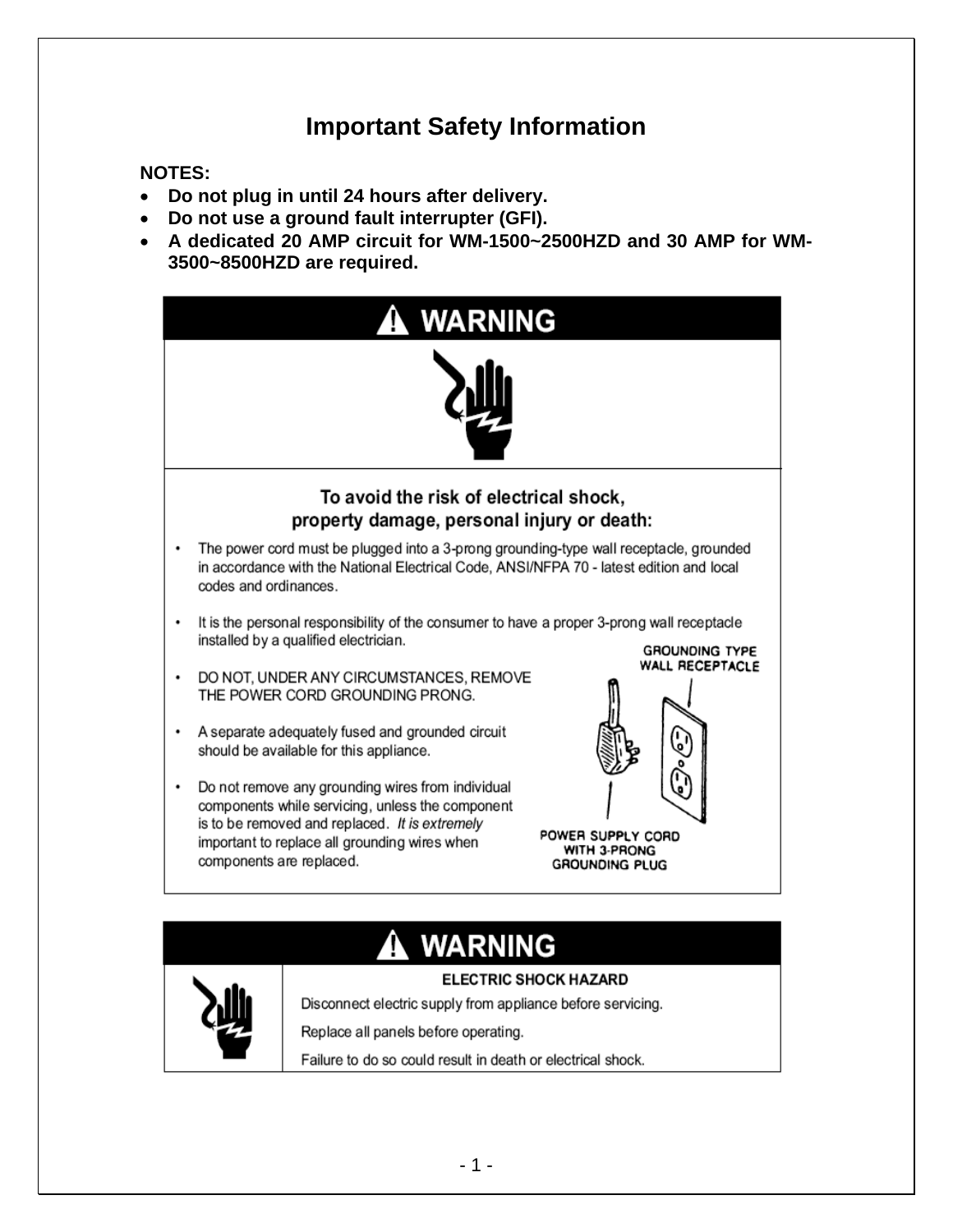### **Table of Contents**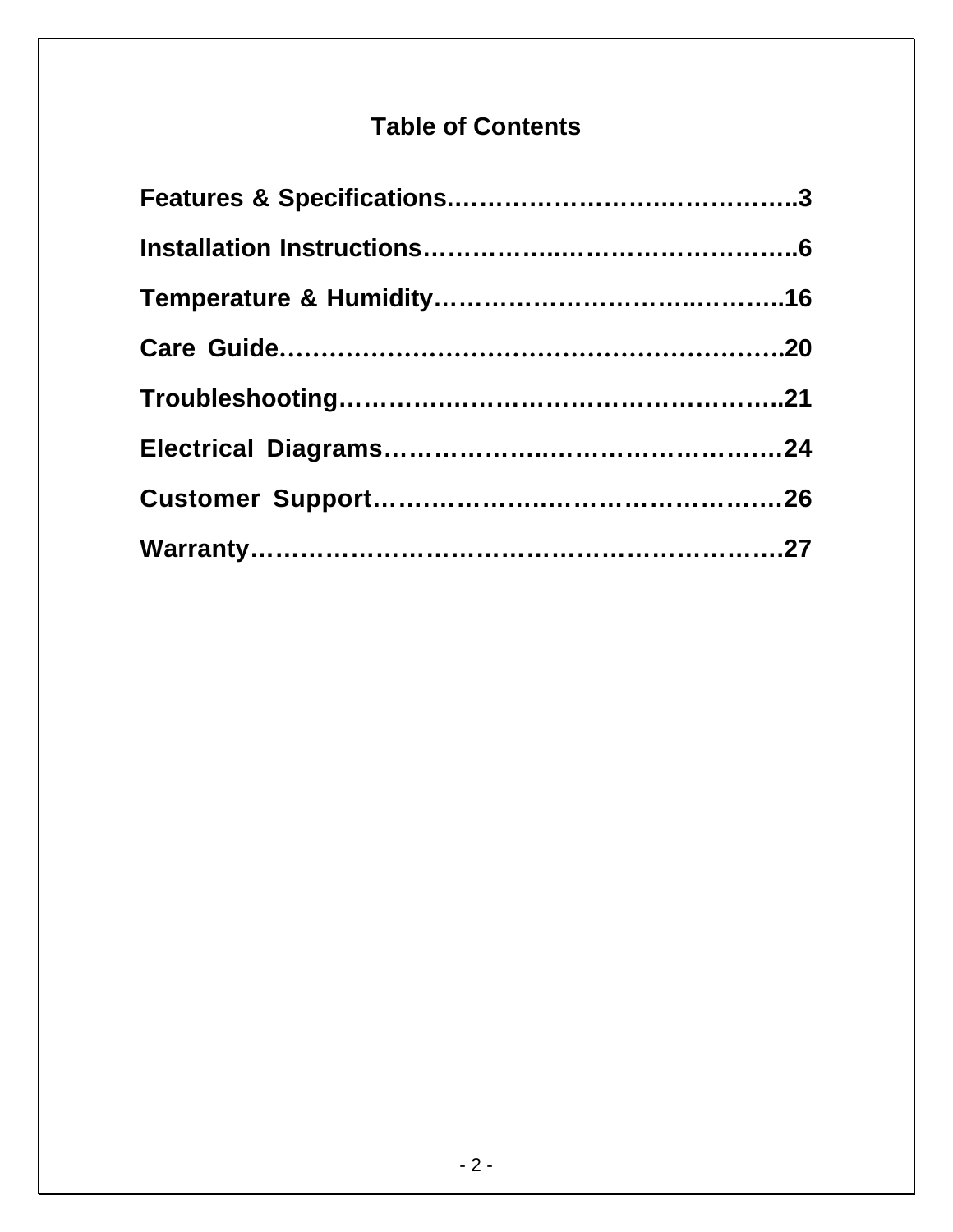### **Features and Specifications**

- HZD series cooling units are designed and used to provide a stable temperature between 50~65 °F for a properly insulated space.
- The refrigerated space will maintain humidity ranges within 50~70% RH.
- These temperature and humidity ranges are optimized for long term storage of wine.
- Temperature is controlled and humidity is adjusted using patented technology.
- Horizontal cold-air supply is optimized for use in the wide cabinets or wine rooms.
- The unit is self-contained ready for easy installation and use.



**Fig. 1.1 WM-1500~2500HZD FEATURE DESCRIPTIONS**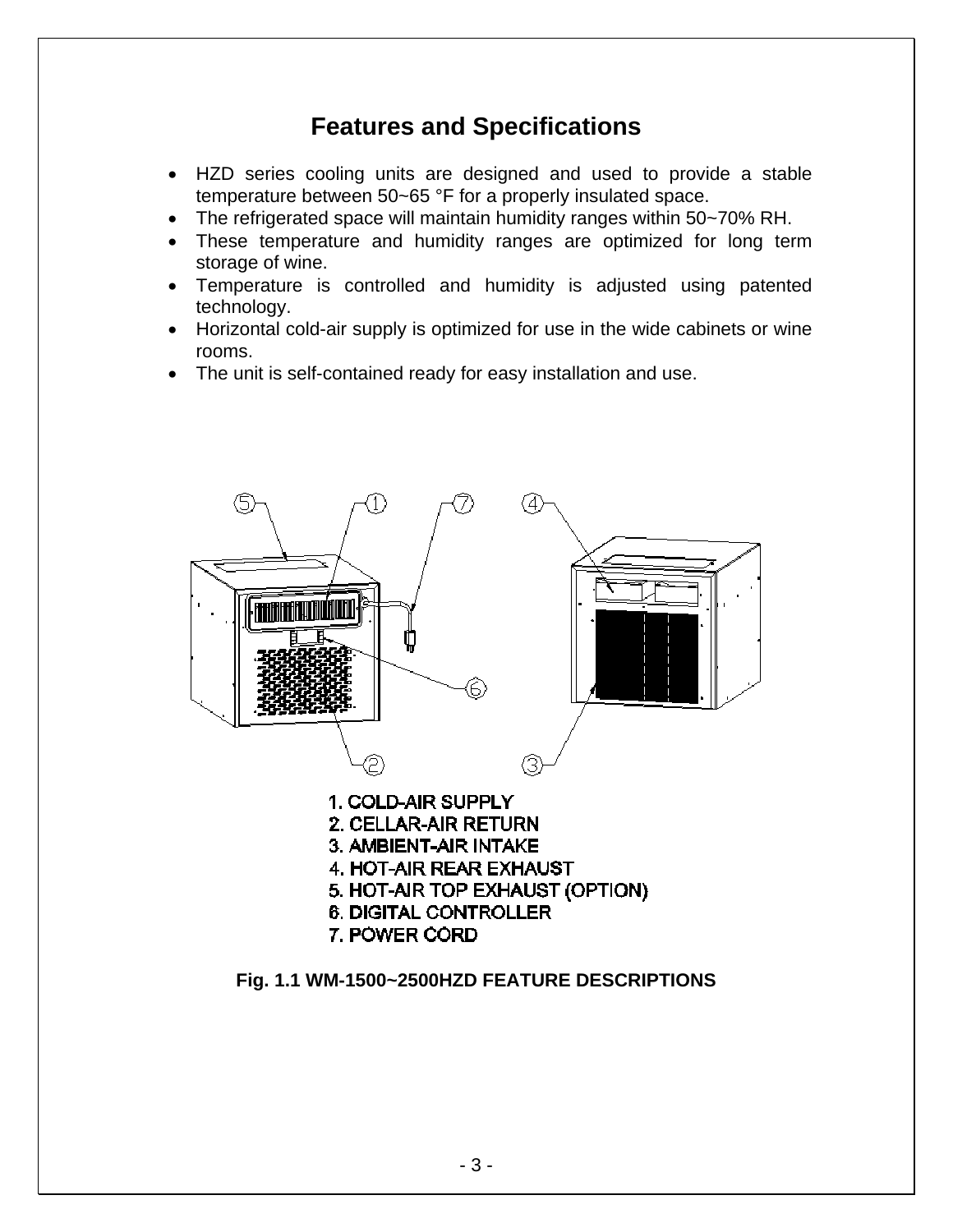

7. POWER CORD

**Fig. 1.2 WM-3500~8500HZD FEATURE DESCRIPTIONS** 



**Fig. 1.3 WM-1500~2500HZD DIMENSIONS**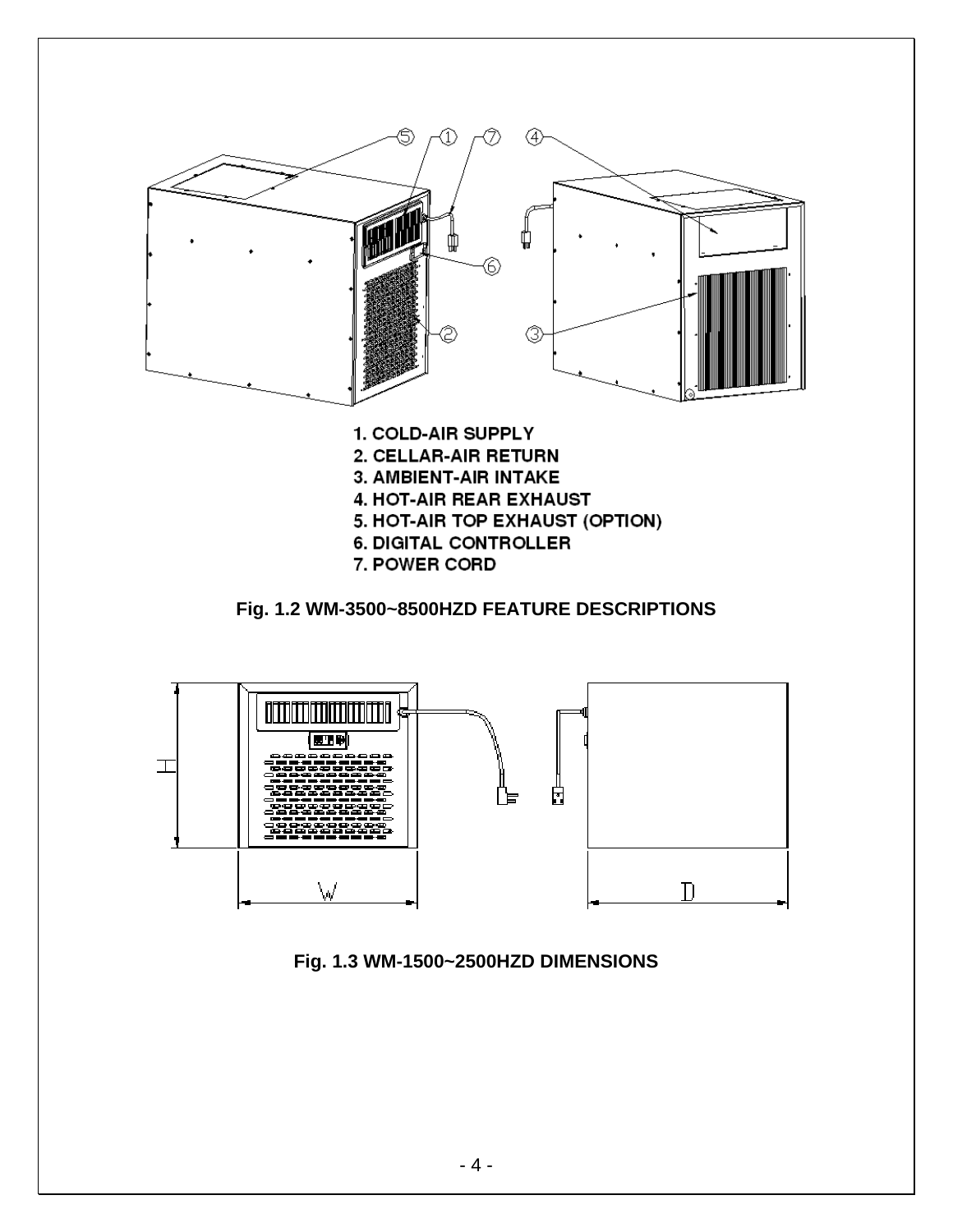



The specifications and dimensions are listed as follows:

| Model             | CFM | <b>Cellar Size</b><br>(cu ft) | <b>Dimensions</b><br>W"XD"XH" | <b>Electrical</b> | Weight<br>(Ib) |
|-------------------|-----|-------------------------------|-------------------------------|-------------------|----------------|
| <b>WM-1500HZD</b> | 120 | 90                            | 14.25X16X13.25                | 115V/60HZ/4A      | 50             |
| <b>WM-2500HZD</b> | 180 | 200                           | 14.25X16X13.25                | 115V/60HZ/5A      | 55             |
| <b>WM-3500HZD</b> | 250 | 650                           | 14.25X21.25X19.75             | 115V/60Hz/6A      | 75             |
| <b>WM-4500HZD</b> | 250 | 1000                          | 14.25X21.25X19.75             | 115V/60Hz/9A      | 75             |
| <b>WM-6500HZD</b> | 500 | 1500                          | 17X28X22                      | 115V/60Hz/14A     | 110            |
| <b>WM-8500HZD</b> | 500 | 2000                          | 17X28X22                      | 115V/60Hz/16A     | 110            |

#### **NOTES:**

- **Also see the voltage, frequency and current specified on the label at the cooling unit.**
- **The rated capacity is determined under the cellar and ambient temperatures of 55**°**F and 75**°**F with R13 interior and R19 exterior insulations. Any lower cellar temperature, higher ambient temperature and less insulation will cause reducing capacity and may not maintain 55**°**F.**
- **The ambient temperatures for WM-1500HZD shall not be higher than 78°F or lower than 50°F in order to operate properly.**
- **The ambient temperatures for WM-2500HZD shall not be higher than 95°F or lower than 50°F in order to operate properly.**
- **The ambient temperatures for WM-3500~8500HZD shall not be higher than 95°F or lower than 50°F in order to operate properly.**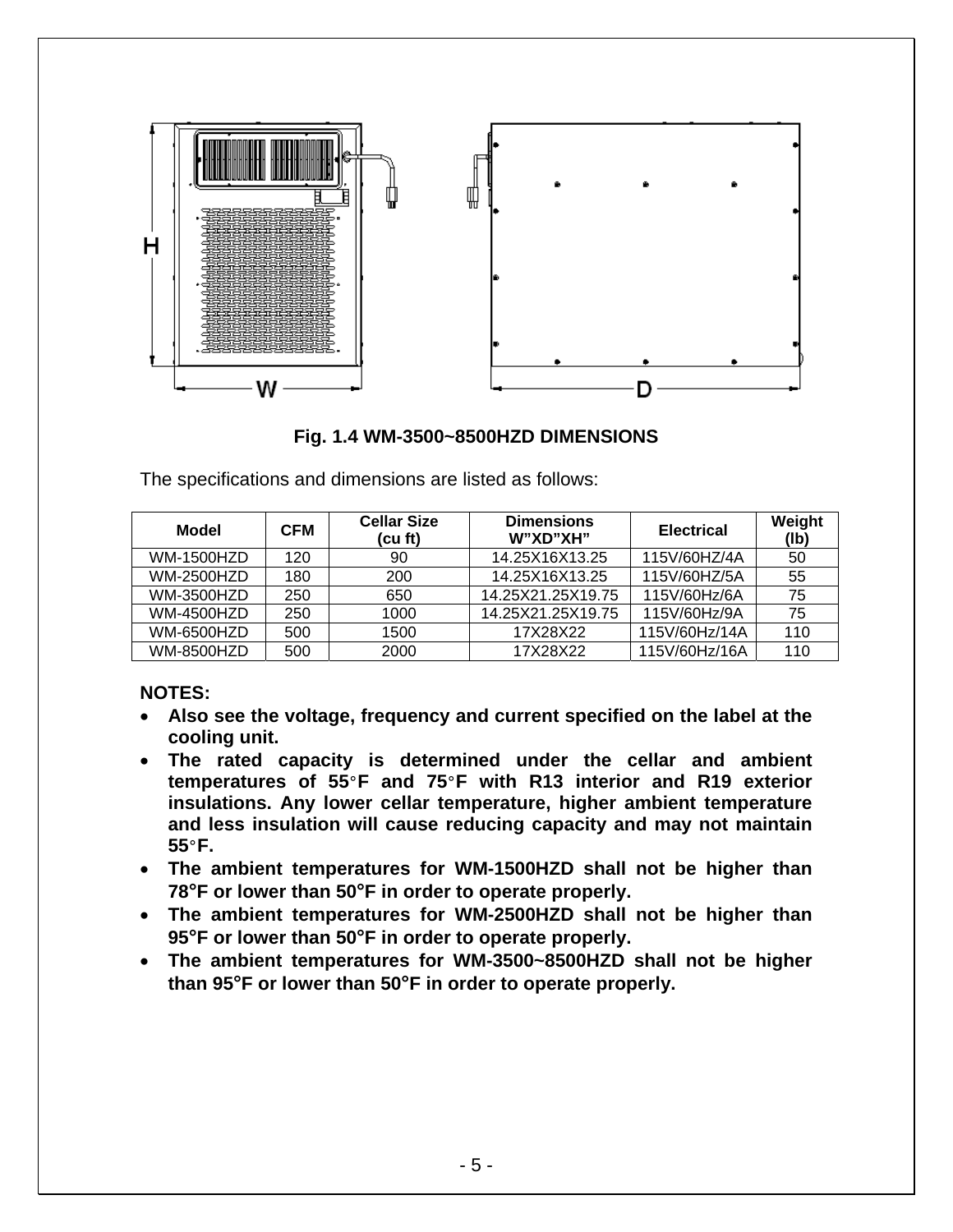### **Installation Instructions**

# **WARNING**



Always check wiring harness connections before initiating any test procedures.

Disconnect electric power from the appliance before performing any maintenance or repairs.

Voltage checks should be made by inserting meter probes beside the wires in the connector blocks with the electric power source on and the connector block plugged in.

Resistance checks should be made on components with the electric power off and the connector block disconnected.

#### **NOTES:**

- Mounting brackets, screws, gaskets and other seal materials are not included.
- Do not install any ducts onto the supply, return, intake and exhaust.
- Because of potential safety hazards under a certain condition we strongly recommend against the use of an extension cord. However, if you still select to use an extension cord, it is absolutely necessary that it is a UL LISTED 3 wire grounding type appliance extension cord having a 3-blade grounding plug and a 3-slot receptacle that will plug into the appliance. The marked rating of the extension cord shall be 115 V, 15 A or equivalent for WM-1500~2500HZD and 115 V, 20 A or equivalent for WM-3500~8500HZD and not greater than 15ft in length.

#### **1. General Instructions**

- The cooling unit produces cooling supplied into the cellar, meanwhile it also generates heat that must be exhausted outside the cellar. So the cold- air supply with return-air intake side and the hot-air exhaust with ambient-air intake side must be separated and sealed. Through-wall installations can separate these two sides.
- Furthermore, the condenser of cooling unit must intake adequate fresh ambient-air to work properly. The ambient-air intake and hot-air exhaust must not be short-circulated. Both of them must remain unobstructed 36" clearance all around. The area into which the hot air is exhausted must be well ventilated. If it is not, heat generated by the unit will build up and the unit will not operate properly.
- Additionally, cold-air supply from the front grille must remain unobstructed 36" clearance.
- The ambient temperatures shall not be above and below what are specified.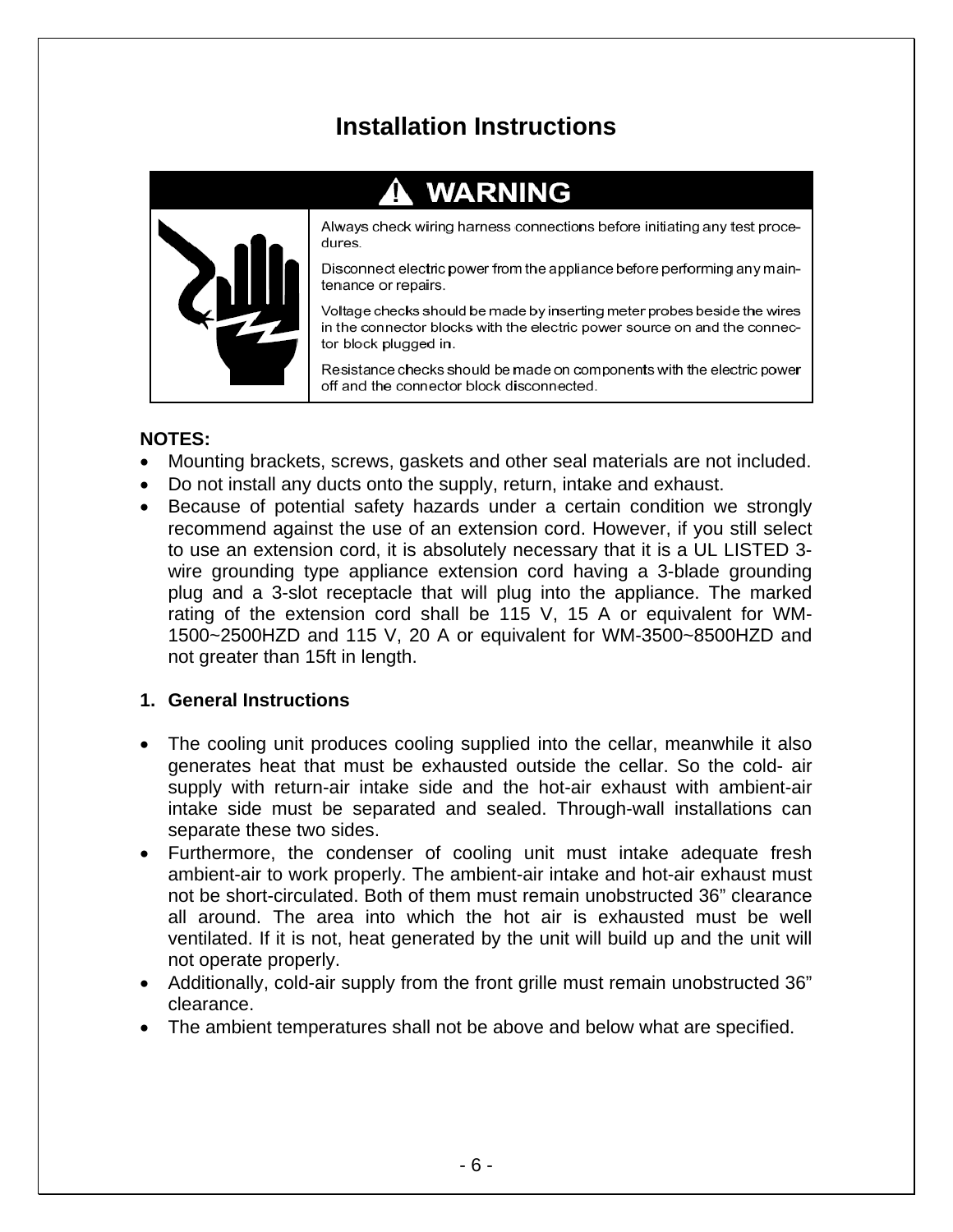#### **2. WM-1500~2500HZD cabinet installation**

- Cut a rectangular inside opening with the 1/4" clearance inwards to the width and height of the cooling unit. By not going through, leave 1/2" lip inside at the wall to place the gaskets (see Fig 2.1).
- If top exhaust installation, cut another rectangular opening at the top of the cabinet to the length and width of the top exhaust.
- Install 2 pieces of 1/4" ID wood thread inserts at the ceiling (see Fig. 2.1 & 2.2).
- Place the gaskets (1/2" foam tape) on the mounting lip sides (see Fig 2.3).
- If top exhaust installation, place another gaskets along the top exhaust at the top of the cooling unit (see Fig.2.4).
- Move the cooling unit towards the mounting sides and push to press the gaskets (see Fig 2.5).
- Use 2 brackets and ¼" screws with 7/16" wrench to secure the cooling unit (see Fig 2.6).
- Install the cabinet grille on the cabinet exterior wall (see Fig. 2.7).
- Plug the cooling unit in the cabinet receptacle.
- Plug the wine cabinet.

#### HOLES FOR THREAD INSERT, 16.75" TO REAR WALL OUTSIDE



**Fig. 2.1 CABINET CUTOUT & GASKET LIP**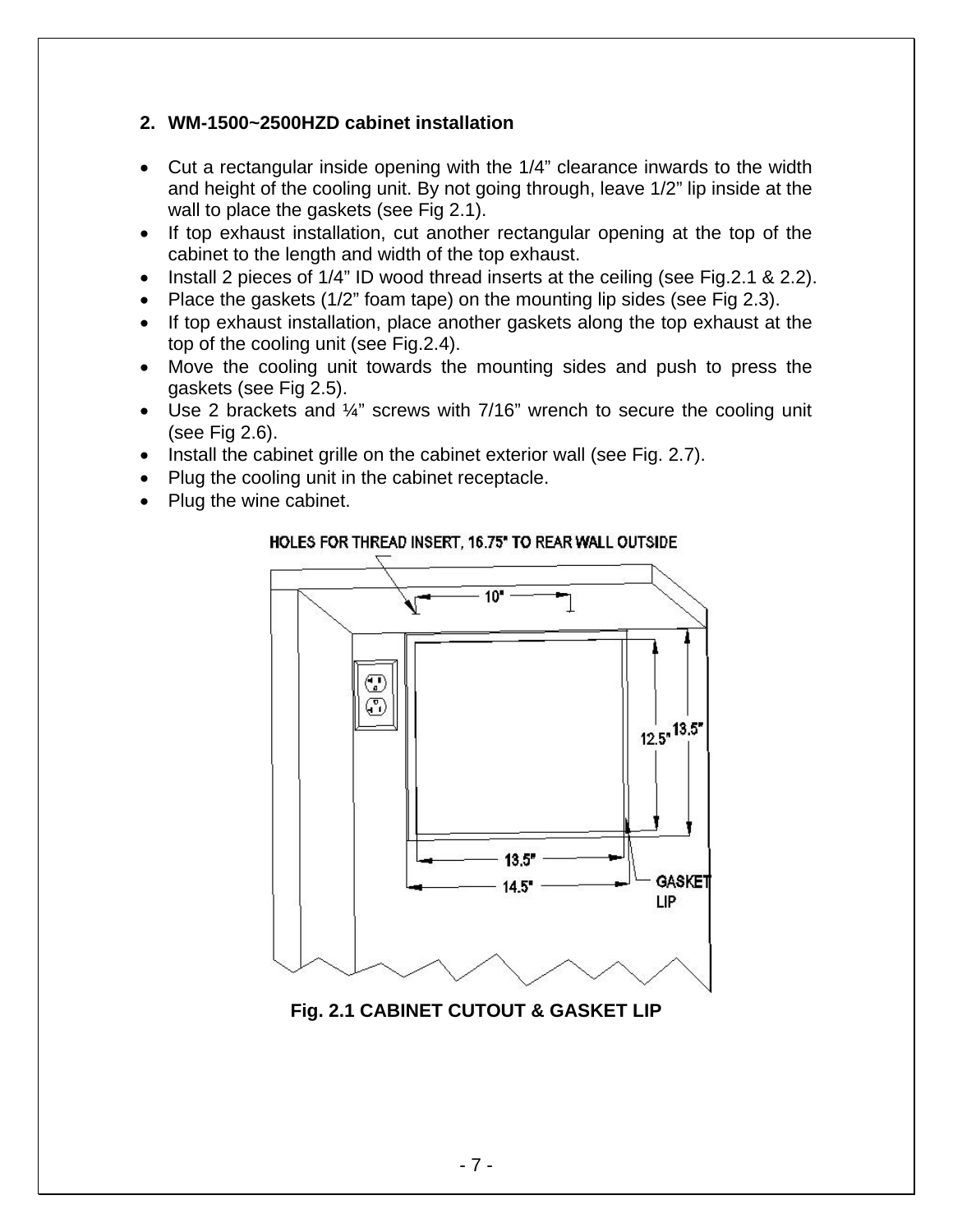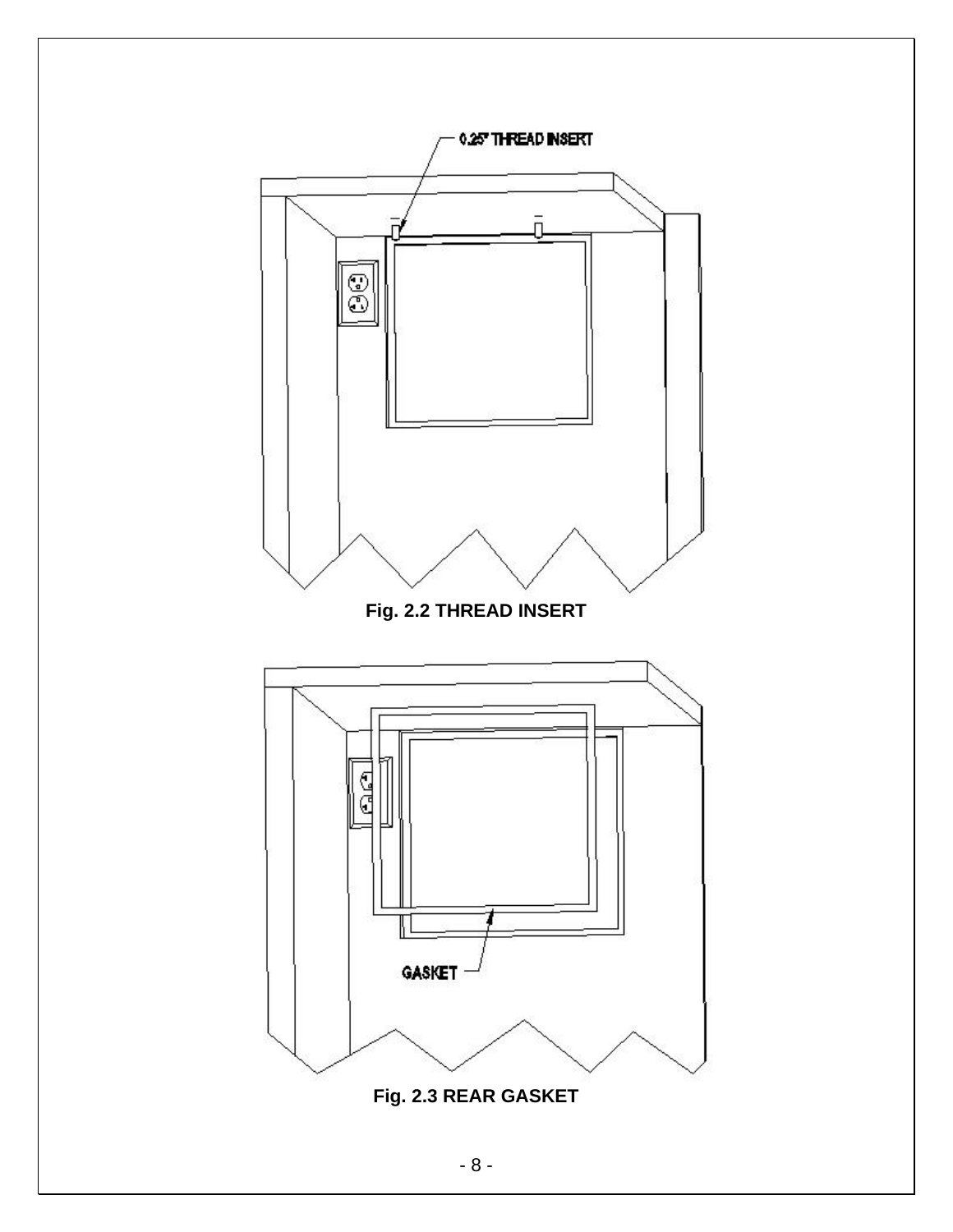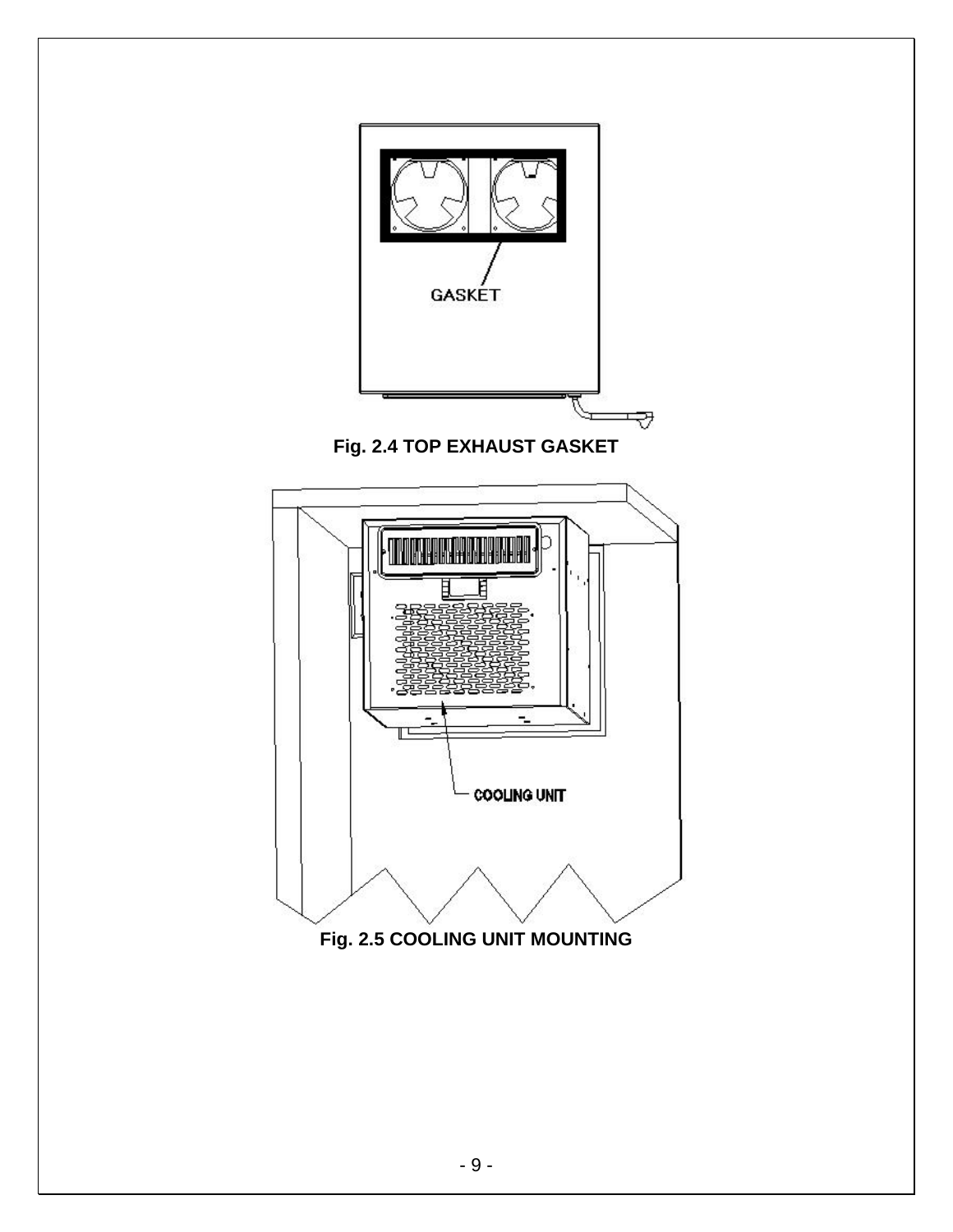

**Fig. 2.6 SECURING BRACKET & SCREW**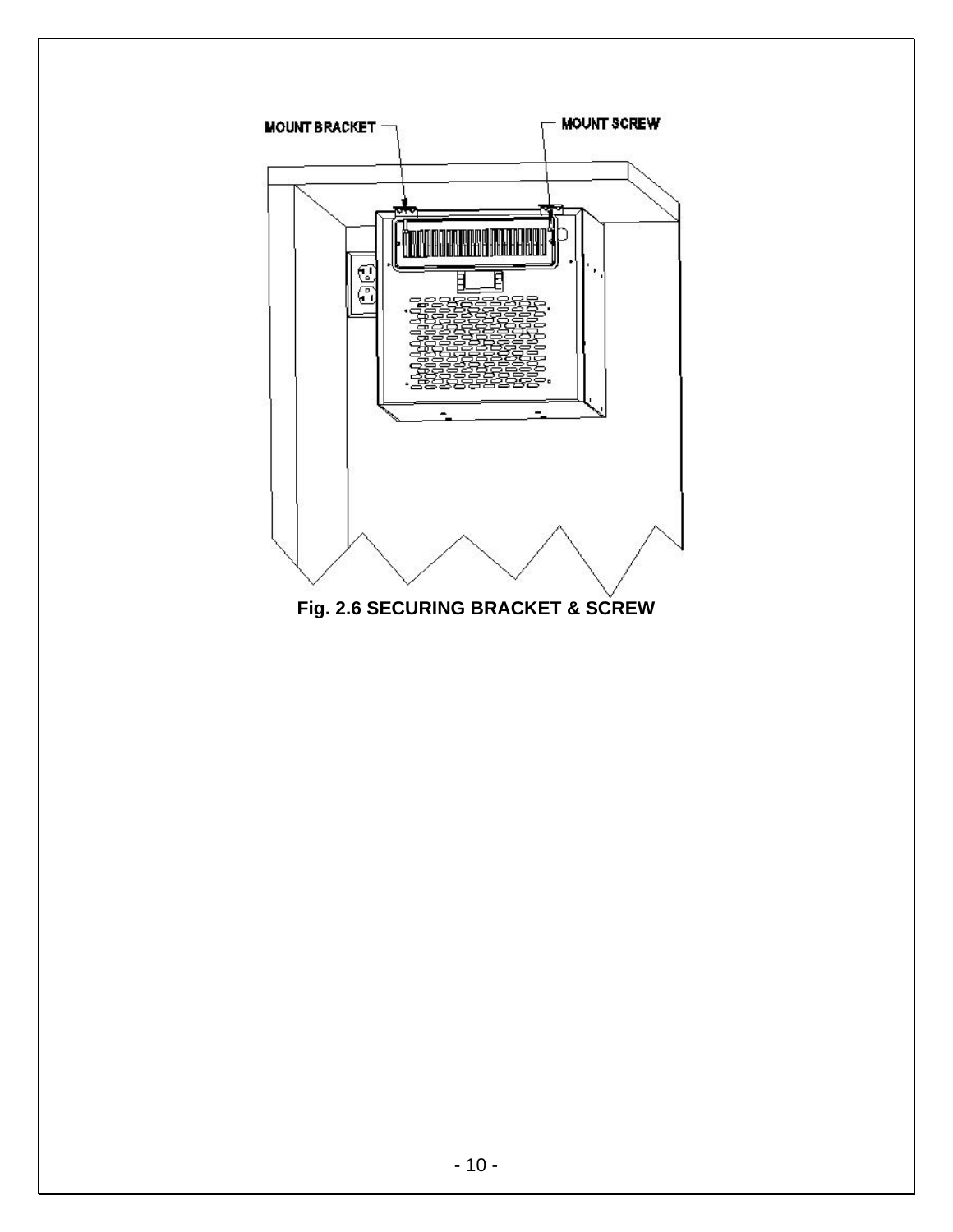

**Fig. 2.7 CABINET GRILLE**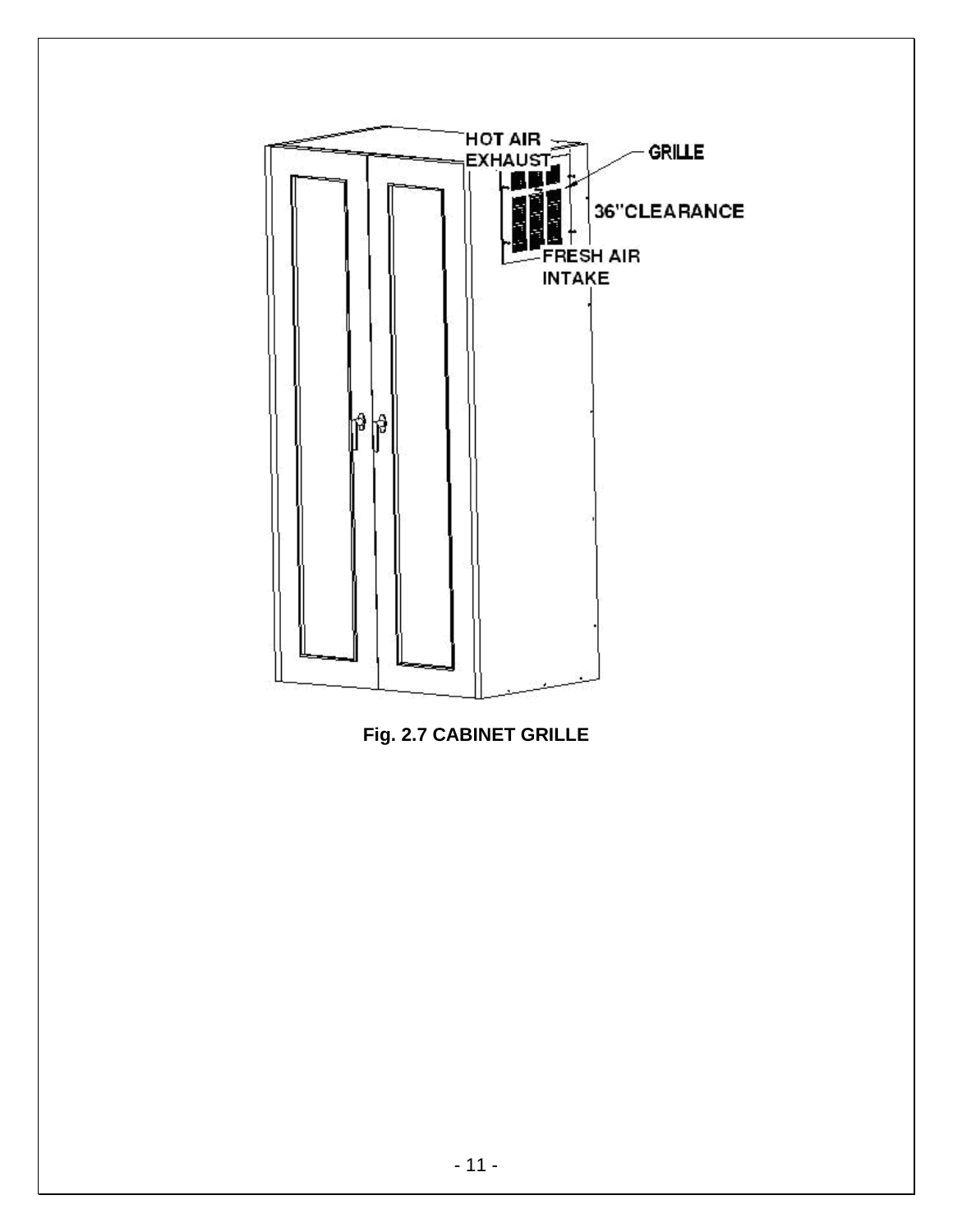#### **3. WM-3500~8500HZD through-wall installation**



**Fig. 2.8 THROUGH- WALL INSTALLATION** 

- The cooling unit shall be mounted near the ceiling with equal distance from each side of the room.
- Cut a rectangular opening at the wine room wall as illustrated. The dimensions of the opening shall be 1/4" larger than the width and height of the cooling unit.
- If top exhaust installation, cut another rectangular opening at the top of the room to the length and width of the top exhaust.
- Construct a shelf as shown. The shelf must be capable of supporting the weight of the cooling unit and preventing it from moving.
- Place the cooling unit on the shelf with the back of the unit flush with the outside of the wall.
- Seal the clearance between the cooling unit and opening with a high quality weather stripping, polyurethane spray foam, or foam tape. Cover the seal with molding and attach the molding to the wall not the unit.
- If top exhaust installation, place another gaskets along the top exhaust at the top of the cooling unit.
- Install a wall grille on the room exterior wall.
- Plug the unit into a properly grounded and dedicated outlet of adequate capacity.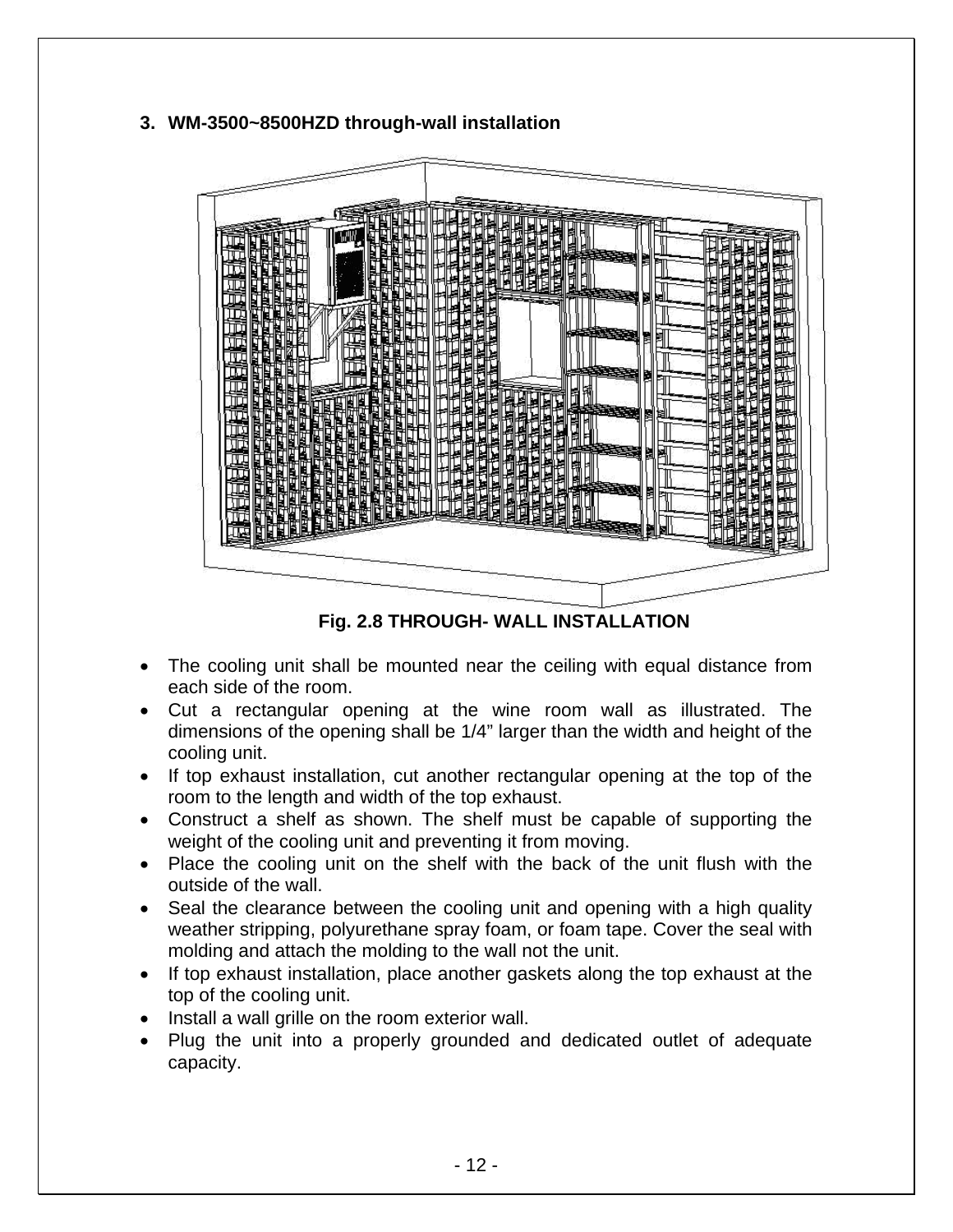



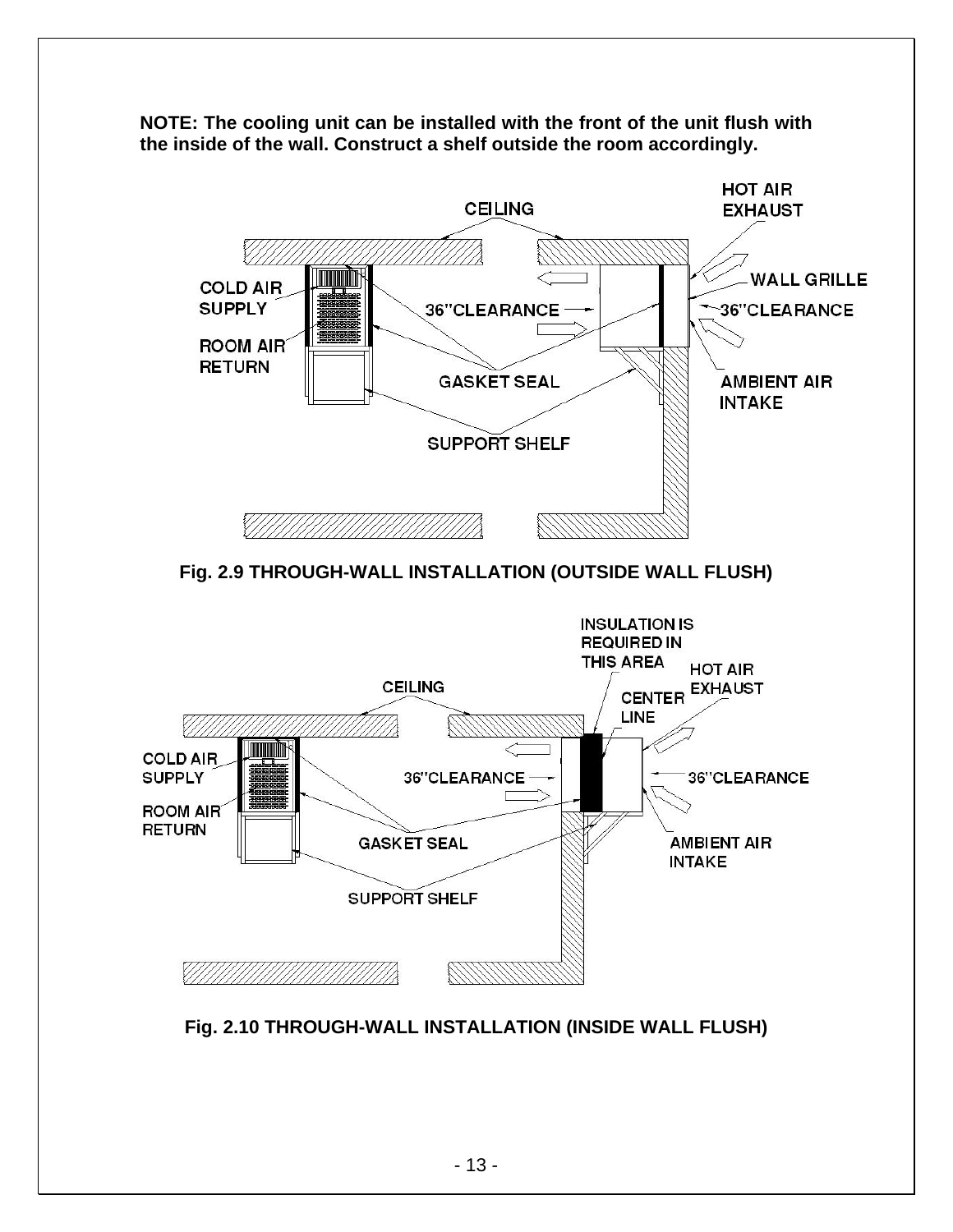

**Fig. 2.11 TOP EXHAUST GASKET**





#### **4. Cellar Construction**

This is only a guide and shall be considered as minimum requirements.

All interior walls and floors shall have a vapor barrier and a minimum of R13 insulation. All exterior walls and ceiling shall have a vapor barrier and a minimum of R19 insulation. The vapor barrier shall be installed on the warm side of the insulation. All joints, door frames, electrical outlets or switches and any pipes or vents that go through the cellar shall be sealed to prevent air and moisture leakage into the cellar. Concrete, rock, and brick are not insulation or vapor barriers.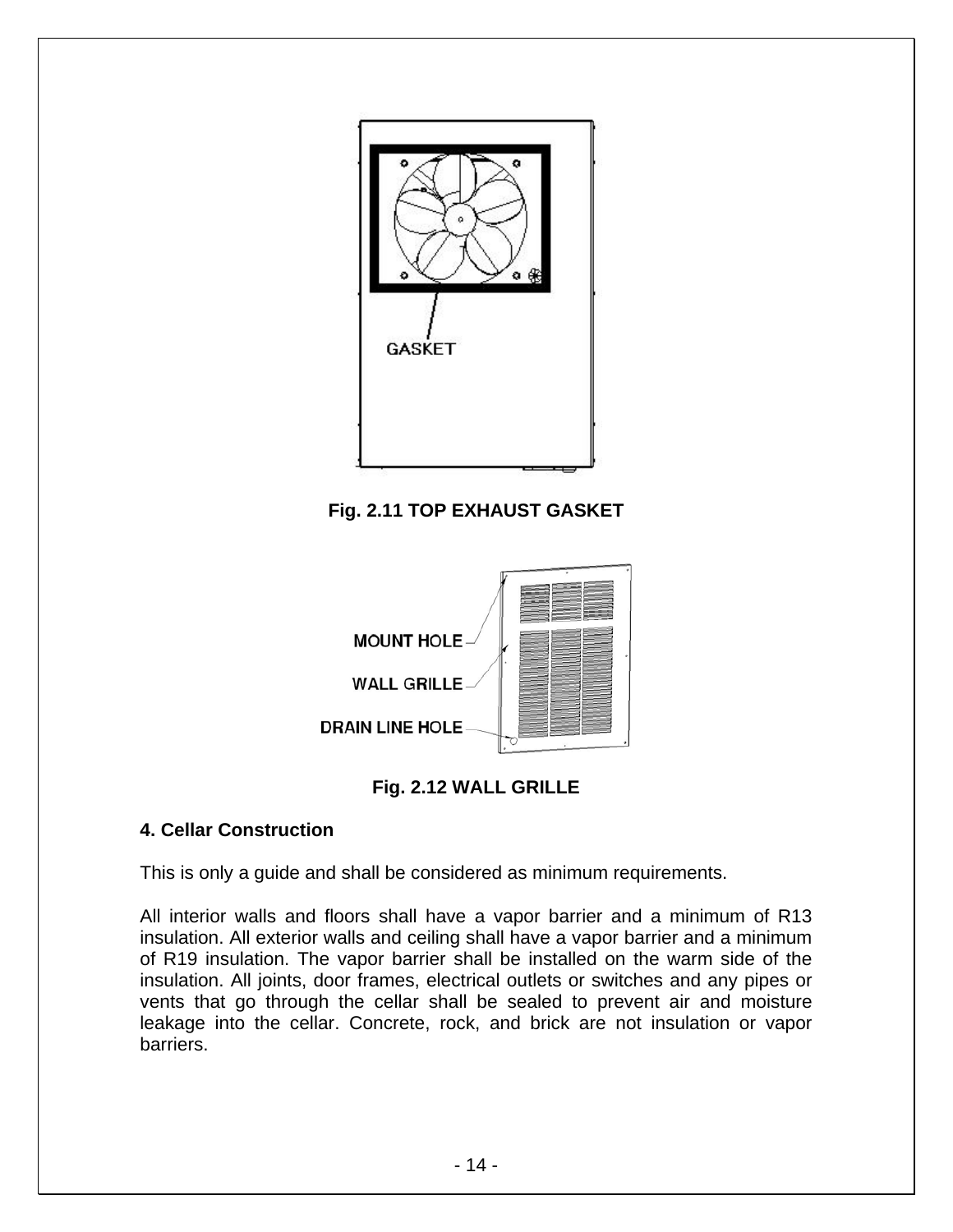Doors shall be of a minimum size, insulated to at least R13 and tightly sealed with high quality weather stripping. Be sure to seal the bottom of the door and fill gap between the door's frame and wall before installing the cap molding.

In order to maintain 55 °F in the wine cellar, the ambient temperature surrounding the enclosure shall not exceed the temperature of the cellar by more than 25 °F. No cellar wall shall receive direct sun or strong wind.

Lighting shall be of low wattage, with a timer to insure lights are not left on when the cellar is not occupied.

The cooling system will not be able to maintain the proper temperature if fresh moisture-laden air is constantly being introduced to the cellar. Symptoms of this condition are; cooling unit runs all the time with only a slight reduction in temperature and/or water overflows from the unit. Because of the temperature difference between the inside and outside, very small cracks can allow large amounts of outside air to enter into the cellar. Please be aware that moisture can pass through solid concrete, paint and wood. Often a newly constructed cellar contains fresh wood, paint, concrete and other building materials. These materials contain large amounts of moisture. When placed into operation in this type of environment, the system will work harder to remove this extra moisture resulting in increased "run" time.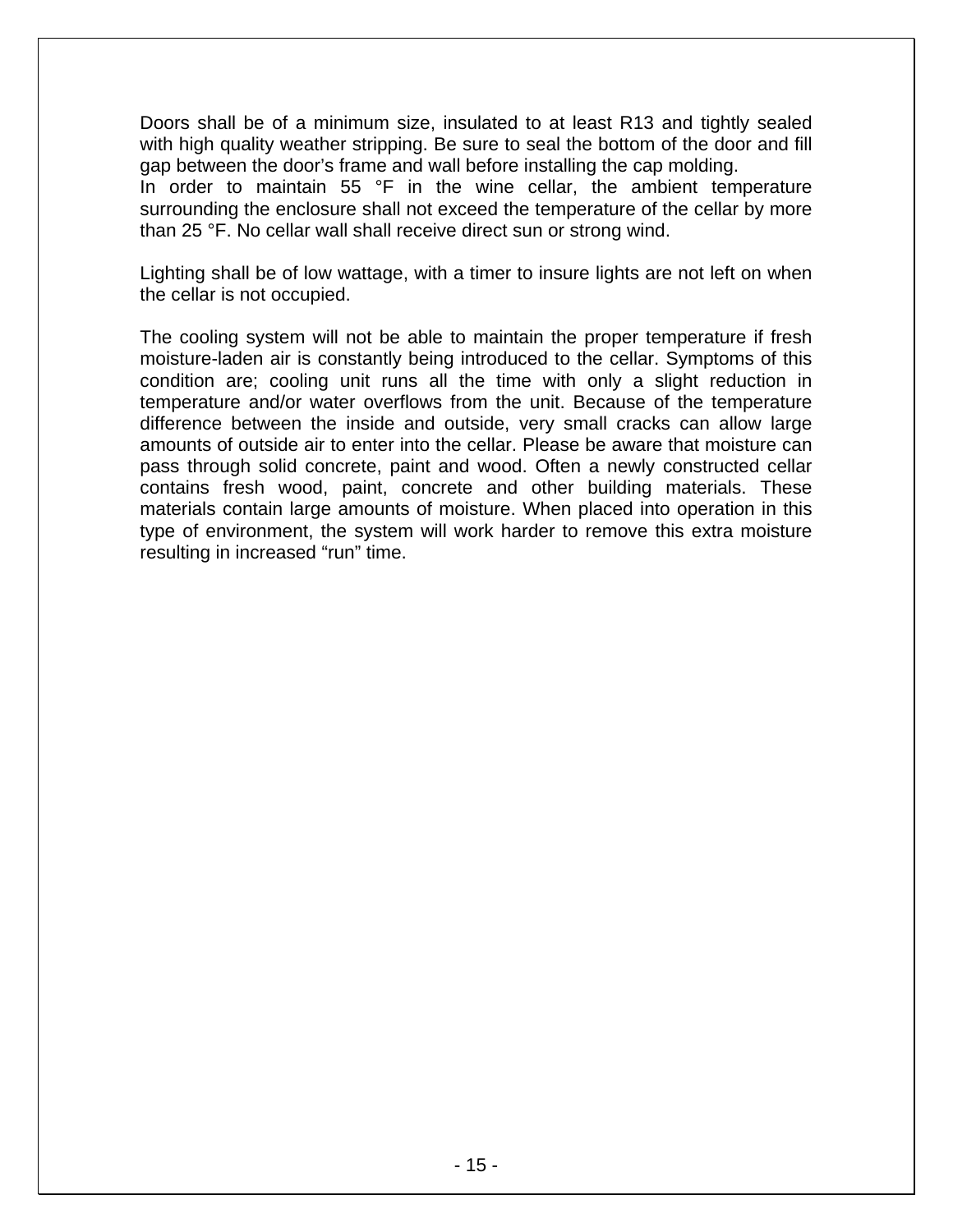### **Temperature and Humidity**

#### **1. The controller**



#### **Fig. 3.1 TEMPERATURE CONTROLLER**

#### **1) Keys**

**SET:** To display set-point; in programming mode it selects a parameter or confirms an operation.

**:** To start a manual defrost.

- **:** To see the maximum stored temperature; in programming mode it browses the parameter codes or increases the displayed value.
- **:** To see the minimum stored temperature; in programming mode it browses the parameter codes or decreases the displayed value.

**0**: To turn on/off the power to the unit.

**+ :** To lock/unlock the keypad.

**SET+**  $\blacktriangledown$ : To enter in the programming mode.

**SET+4:** To return to the temperature display.

#### **2) Lock and unlock the keys**

To lock the keys, press up + down keys  $\blacktriangle + \blacktriangledown$  until POF is displayed; to unlock the keys, press up + down keys  $\rightarrow +\infty$  until PON is displayed.

#### **3) Display**

During normal operating conditions, the display shows the value measured by the air temperature probe. In case of active alarm, the temperature flashes alternately to the code alarm. The LED functions are listed as follows.

| <b>LED</b> | <b>MODE</b> | <b>FUNCTION</b>                 |  |  |
|------------|-------------|---------------------------------|--|--|
|            | ON          | Compressor enabled              |  |  |
|            | Flashing    | Anti-short cycle enabled        |  |  |
|            | OΝ          | Defrost cycle enabled           |  |  |
|            | <b>ON</b>   | Fan enabled                     |  |  |
|            | Flashing    | Fan delay after defrost enabled |  |  |
|            | <b>ON</b>   | Alarm occurring                 |  |  |
| °C/°F      | ON          | Temperature measuring unit      |  |  |
| °C/°F      | Flashing    | Programming mode                |  |  |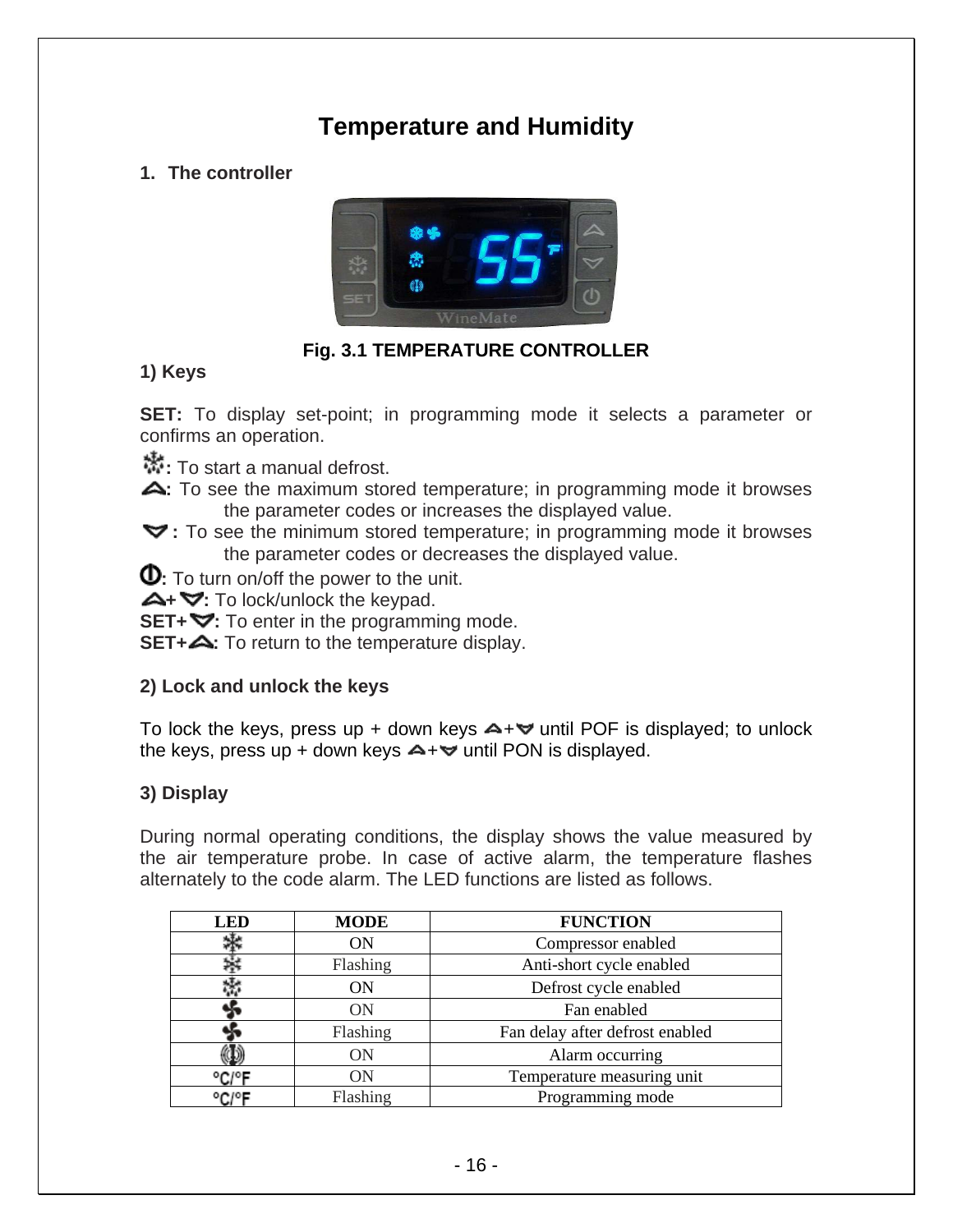#### **4) Alarm Signals**

| <b>MESSAGE</b> | <b>CAUSE</b>             | <b>FUNCTION</b>                        |
|----------------|--------------------------|----------------------------------------|
| D1             | Temperature probe faulty | Compressor switching to Con and CoF    |
| HА             | High temperature alarm   | Probe temperature ALU higher than the  |
|                |                          | setting temperature; Outputs unchanged |
| ΙA             | Low temperature alarm    | Probe temperature ALL lower than the   |
|                |                          | setting temperature; Outputs unchanged |
| `А             | External alarm           | All outputs off                        |

The alarm codes are described as follows.

Probe alarms P1", start a few seconds after the fault in the related probe; they automatically stop a few seconds after the probe restarts normal operation. Check connections before replacing the probe. Temperature alarms "HA", "LA" automatically stops as soon as the temperature returns to normal value. Alarm "CA" (with i1F=PAL) recovers only by switching off and on the instrument.

#### **2. Temperature Setting**

- Set the temperature at 55 °F for the optimum aging of wine
- On initial start-up, the time required to reach the desired temperature will vary, depending on the quantity of bottles, temperature setting and surrounding temperature.
- Allow 24 hours to stabilize the temperature for each new temperature setting operation

#### **3. How to see temperature set-point**

1) Press and immediately release the **SET** key, the display will show the set-point value.

2) Press again and immediately release the **SET** key to display the probe value.

#### **4. How to change the set-point**

1) Press and hold the **SET** key until the "°C" or "°F" LED starts flashing and the set-point is displayed.

2) Press the up/down keys  $\triangle / \triangledown$  to change the set-point value within 10 sec.

3) Press the **SET** key again to store the new set-point value.

**NOTE**: The unit turns on at set-point **Set** plus regulation differential **Hy** after antishort cycle **AC** has elapsed; the unit turns off at set-point **Set**.

#### **5. Manual Defrost**

Press and hold the defrost  $\mathbb{R}^k$  key until defrost starts. The defrost indicator will be on.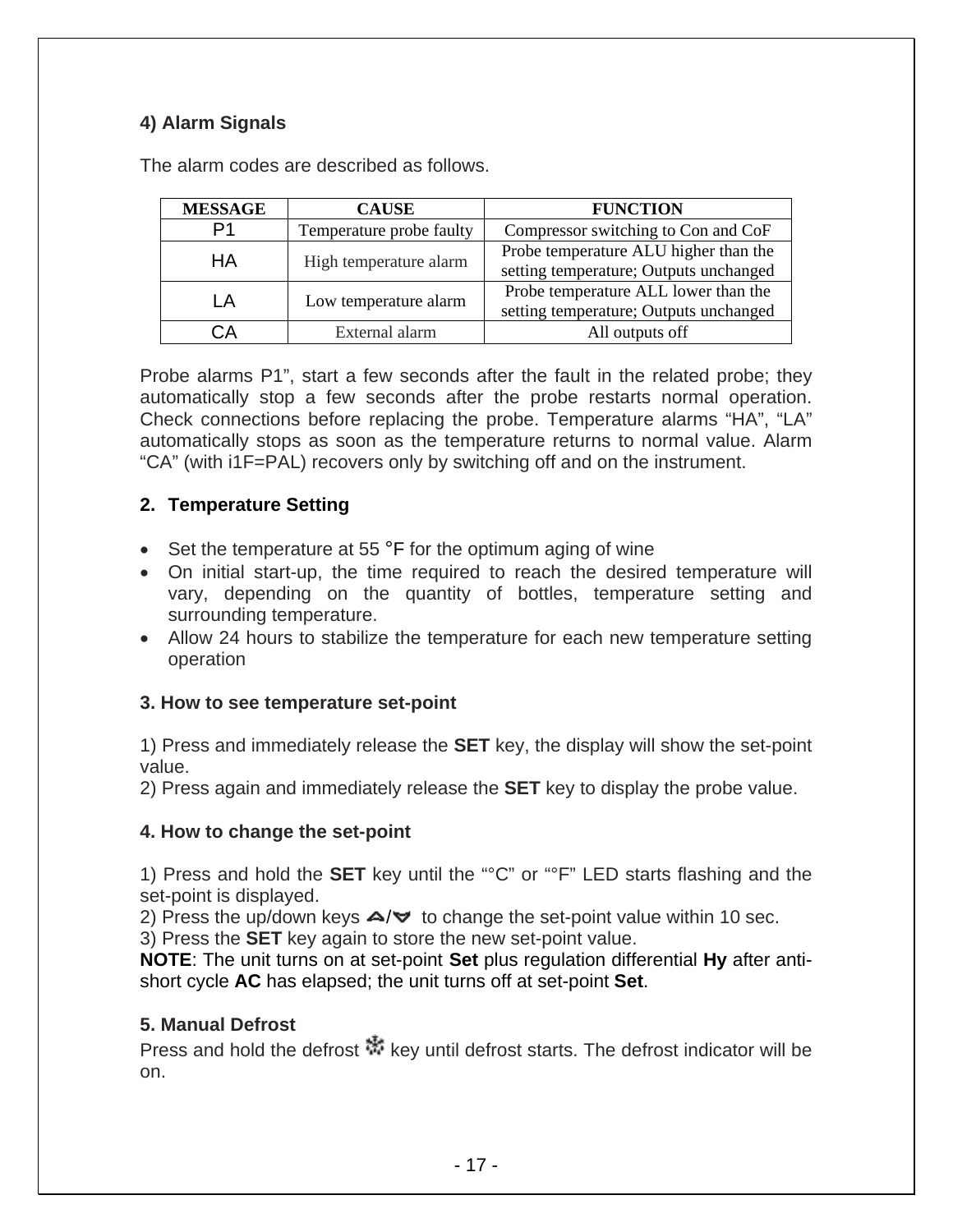#### **6. Parameter Programming**

1) Press and hold the **SET** + veys until the "°C" or "°F" LED starts flashing, then release the keys.

2) Press and hold again the **SET**  $+\vee$  keys until the **Pr2** label is displayed, then release the keys. The first parameter **Hy** will be displayed.

3) Press up/down keys $\triangle$ / $\triangledown$  to scroll to the required parameter within 10 sec.

4) Press the "**SET**" key to display its value.

5) Use up/down keys $\blacktriangle \blacktriangleright$  to change its value within 10 sec.

6) Press "**SET**" to store the new value and the display will flash 3 times.

7) **To exit:** Press **SET + △** or wait 15sec without pressing a key.

| <b>PARAMETER</b> | <b>DESCRIPTION</b>                              | <b>DEFAULT VALUE</b>                           |  |
|------------------|-------------------------------------------------|------------------------------------------------|--|
| Set              | set-point $(^\circ)$                            | 55                                             |  |
| Hy               | temperature regulation differential $(°)$       | 4                                              |  |
| AC               | anti-short cycle delay (min)                    | 10                                             |  |
| Con              | compress on with probe faulty (min)             | 15                                             |  |
| CoF              | compress off with probe faulty (min)            | 30                                             |  |
| CF               | temperature unit ( ${}^{\circ}F/ {}^{\circ}C$ ) | F: Fahrenheit                                  |  |
| rES              | display resolution                              | in: integer                                    |  |
| dLy              | temperature display delay (min)                 |                                                |  |
| <b>ot</b>        | probe calibration (°)                           | $\overline{0}$                                 |  |
| LS.              | minimum set-point $(°)$                         | 50                                             |  |
| <b>US</b>        | maximum set-point $(°)$                         | 65                                             |  |
| idF              | defrost cycle interval time (hour)              | 12                                             |  |
| MdF              | defrost cycle endurance time (min)              | 30                                             |  |
| <b>ALC</b>       | temperature alarm type                          | rE: relative to set-point                      |  |
| <b>ALU</b>       | high temperature alarm (°)                      | 10                                             |  |
| <b>ALL</b>       | low temperature alarm (°)                       | 10                                             |  |
| AFH              | alarm recovery differential (°)                 | 5                                              |  |
| ALd              | temperature alarm delay (min)                   | 60                                             |  |
| dAO              | temperature alarm delay on startup (hr)         | 23                                             |  |
| SAA              | heater set-point $(°)$                          | 40                                             |  |
| <b>SHy</b>       | heater regulation differential (°)              | $\overline{4}$                                 |  |
| <b>FSU</b>       | fan action                                      | Std                                            |  |
| FnC              | fan operating mode                              | C-n: on with compressor $&$ off during defrost |  |
| Fon              | fan on with compressor off (min)                | $\Omega$                                       |  |
| FoF              | fan off with compressor off (min)               | 15                                             |  |

**NOTE**: Depending on the controller, not all parameters are used.

#### **7. How to calibrate the air probe**

If the actual cellar temperature differs from the setting temperature, set parameter **ot** = actual cellar temperature minus set-point.

#### **8. How to adjust defrost cycle**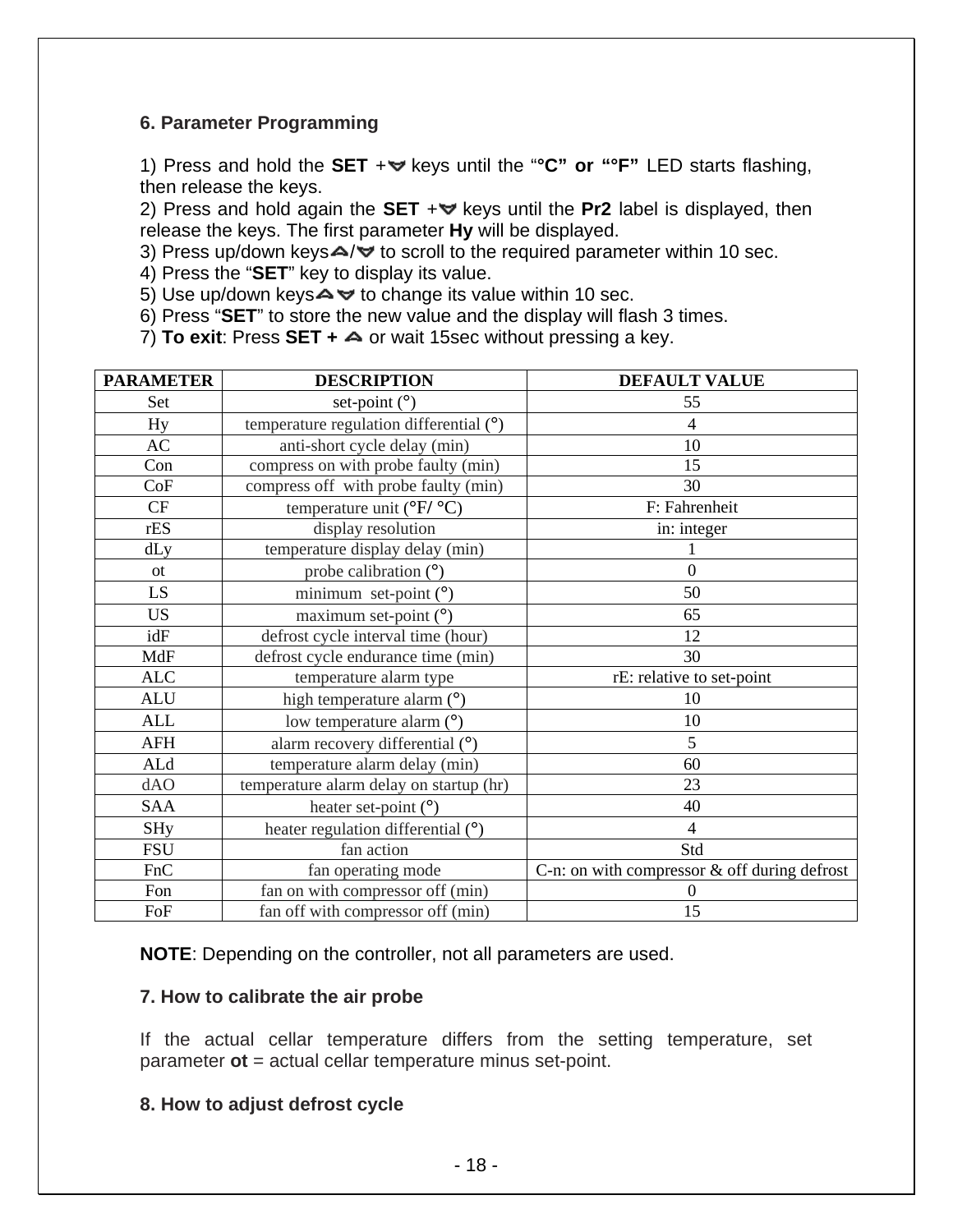In case there is excessive frost, the parameters  $\mathbf{FnC} = C-y$ ,  $\mathbf{idF} = 4$  and  $\mathbf{MdF} =$ 20 can be used to avoid frost.

#### **9. How to adjust the humidity**

The parameter **Fon** is used to adjust the humidity in the wine cellar. Higher **Fon**  results in higher relative humidity. Use a separate hygrometer to monitor the humidity.

#### **10. How to set alarm call**

1) Speech notice will be sent to your phones when the cellar temperature is **ALU** higher or **ALL** lower than the set-point **Set**.

2) In order to test the call function, set parameters  $A \cdot d = 0$  and  $dA O = 0$ . After testing, set **Ald** = 60 and **dAO** = 23.

#### **11. How to set low cellar temperature heater**

The heater turns on at **SAA** minus **Shy;** the heater turns off at **SAA**. **NOTES:** 

- Use a forced air heater to warm up the wine cellar.
- If there is a thermostat on the heater, bypass it or set the thermostat at the highest level.

If the heater runs more than 10 A current, use a 120VAC coil contactor.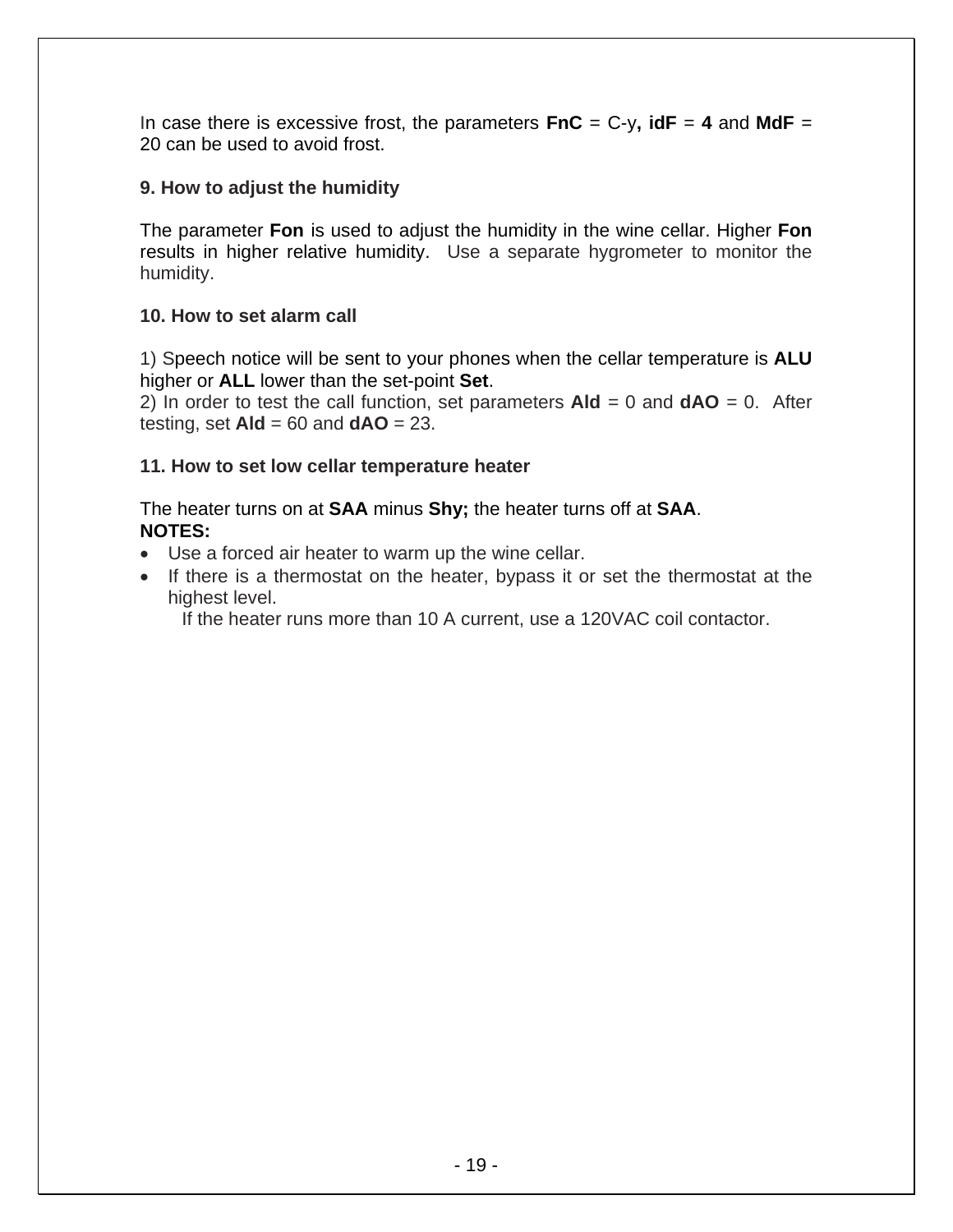### **Care Guide**

# **WARNING**



#### **ELECTRIC SHOCK HAZARD**

Disconnect the electrical power before servicing any components. Failure to do so can result in death or electrical shock.

#### **1. Cleaning Condenser**

- Clean the condenser regularly at least every 6 months.
- Condenser is located on the ambient air intake side of the cooling unit.
- Use a condenser brush or a vacuum cleaner with an extended attachment to clean the condenser.

#### **2. Removing Condensate**

Remove the excessive condensate if it is accumulated on the cooling unit in high humidity conditions.

#### **3. Removing Unit**

When you remove the cooling unit, beware water may come out of the unit.

#### **4. Installing Drain Line**

WM-3500~8500HZD units are equipped with an additional drain fitting. In case of extreme humidity there is a drain line needed, remove the drain plug on the bottom left at the rear, then remove the connection plug and fit a 0.375" OD drain tube into the drain connection. Install the cooling unit with the front higher than the rear.

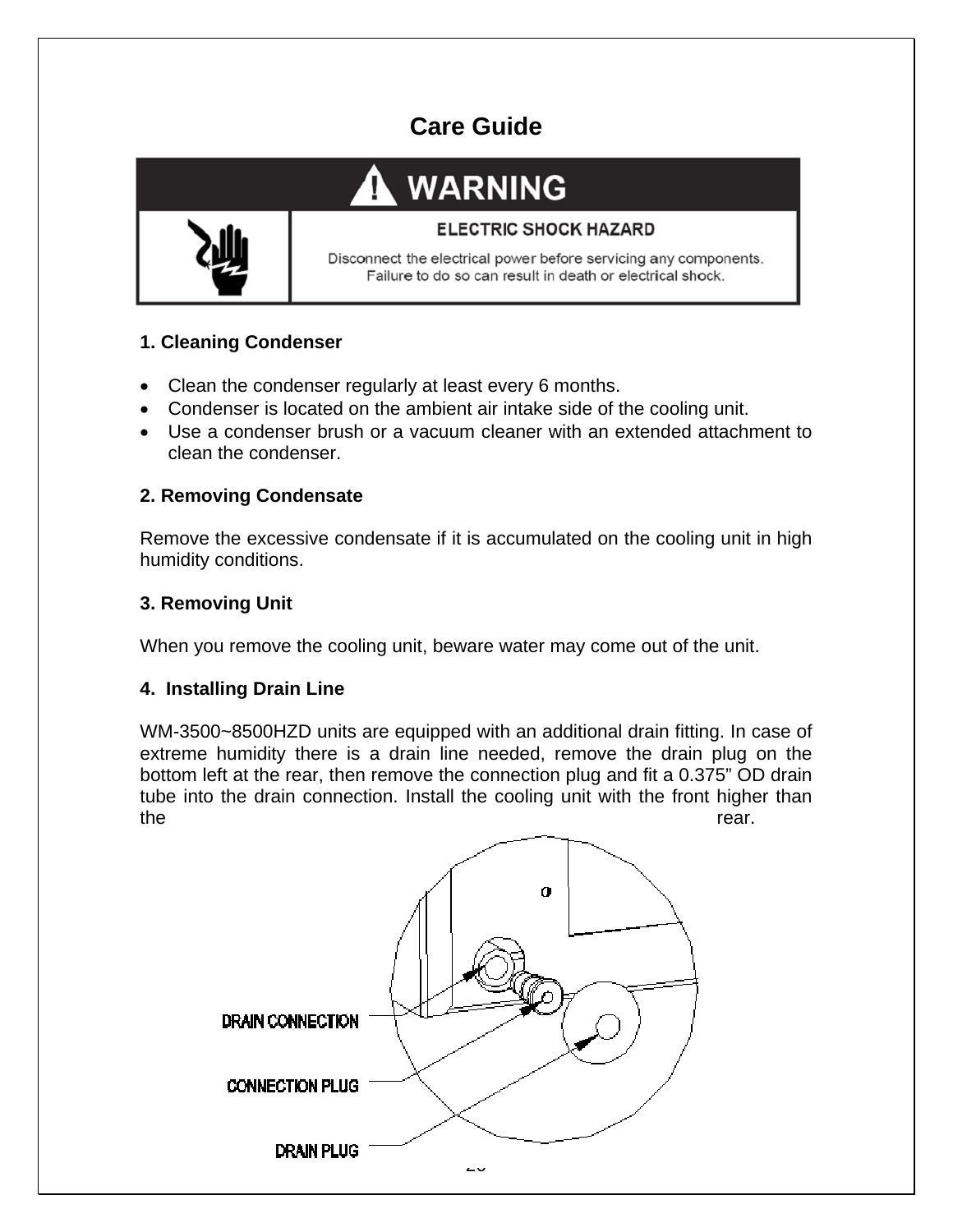### **Troubleshooting**

This Troubleshooting Chart is not prepared to replace the training required for a professional refrigeration service person, not is it comprehensive

| <b>Complaint</b> | <b>Possible Causes</b>                  | <b>Response</b>                              |  |  |
|------------------|-----------------------------------------|----------------------------------------------|--|--|
| 1. Unit not      | Power cord not plugged<br>a.            | Check power cord<br>a.                       |  |  |
| running          | No power from supply<br>b.              | Check receptacle and fuses<br>b.             |  |  |
|                  | Incorrect or loose wirings<br>c.        | Check all wirings and connections<br>c.      |  |  |
|                  | d.<br>Low voltage                       | Contact an authorized electrician<br>d.      |  |  |
|                  | Setting higher than<br>ambient<br>е.    | Lower temperature setting<br>е.              |  |  |
|                  | temperature                             |                                              |  |  |
|                  | f.<br>Cut-in too high                   | f.<br>Reduce Hy                              |  |  |
|                  | Defrost light blinking<br>g.            | Unit is under defrost mode<br>g.             |  |  |
|                  | Compressor light blinking<br>h.         | Unit is under anti-short cycle delay<br>h.   |  |  |
|                  | Defective controller<br>i.              | Call service for diagnosis<br>i.             |  |  |
| 2. Unit not      | a. Anti-short cycle                     | a. Reset AC                                  |  |  |
| starting, but    |                                         |                                              |  |  |
| temperature      |                                         |                                              |  |  |
| rising high      |                                         |                                              |  |  |
| 3. Temperature   | a. Air probe                            | a. When using an air probe, the wine         |  |  |
|                  |                                         | bottle<br>temperature<br>mainly<br>is        |  |  |
| fluctuating      |                                         | controlled<br>by<br>the<br>average<br>air    |  |  |
|                  |                                         | temperature. If the set-point is 55°F        |  |  |
|                  |                                         | with the differential 4F, the cooling        |  |  |
|                  |                                         | unit turns on at $59^{\circ}$ F<br>of<br>air |  |  |
|                  |                                         | temperature (It may be higher than           |  |  |
|                  |                                         |                                              |  |  |
|                  |                                         | 59°F if it is in anti-short cycle or         |  |  |
|                  |                                         | defrost cycle) and turns off at 55°F         |  |  |
|                  |                                         | of air temperature. The average air          |  |  |
|                  |                                         | temperature is $57^{\circ}$ F, and then the  |  |  |
|                  |                                         | wine temperature is around 57+/-             |  |  |
|                  |                                         | 0.5°F. The air is light enough to            |  |  |
|                  |                                         | change so quickly that it maintains          |  |  |
|                  |                                         | relatively<br>constant<br>average            |  |  |
|                  |                                         | temperature that would prevent wine          |  |  |
|                  |                                         | bottle temperature from fluctuating.         |  |  |
| 4. Temperature   | Temperature setting high<br>a.          | Lower the setting<br>а.                      |  |  |
| high, unit       |                                         |                                              |  |  |
| stopping         |                                         |                                              |  |  |
| and starting     |                                         |                                              |  |  |
| normally         |                                         |                                              |  |  |
| 5. Temperature   | Air<br>touching<br>probe<br>the<br>a.   | Move the air probe away from the<br>a.       |  |  |
| high, unit       | displaying<br>evaporator<br>coil,       | evaporator                                   |  |  |
|                  | temperature ok                          |                                              |  |  |
| stopping         | Short circuit of air flow between<br>b. | Deflect the supply air down<br>b.            |  |  |
| and starting     | cold-air supply and cellar-air          |                                              |  |  |
| with short       | displaying temperature<br>return,       |                                              |  |  |
| running time     | ok                                      |                                              |  |  |
|                  | Failed controller and probe<br>c.       | Call service for diagnosis<br>c.             |  |  |
| 6. Temperature   | Improper cellar insulation & seal<br>a. | Check insulation, gasket and door<br>a.      |  |  |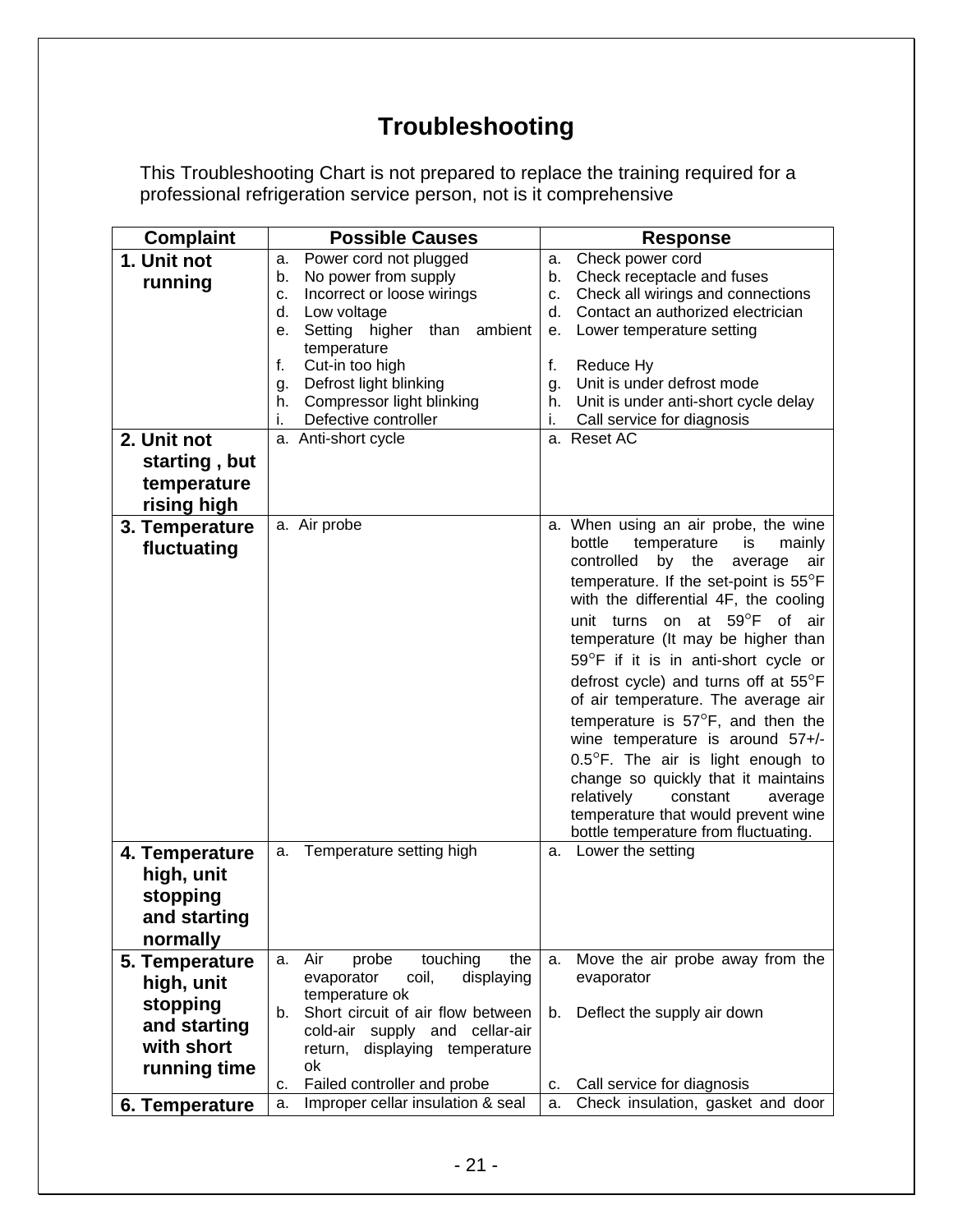| high or not     |    |                                      |    | opening                                 |
|-----------------|----|--------------------------------------|----|-----------------------------------------|
| cooling and     | b. | Cellar too large                     | b. | Check for excessive size                |
| running         | c. | Ambient temperature too high         | C. | Check installation location             |
|                 | d. | <b>Exhaust restricted</b>            | d. | Leave minimum 3 feet clearance for      |
| continually     |    |                                      |    | the hot air exhaust side and leave      |
|                 |    |                                      |    | minimum 1 foot clearance for the        |
|                 |    |                                      |    | fresh air intake side                   |
|                 |    |                                      |    |                                         |
|                 | е. | Malfunctioning fans                  | е. | Check for both evaporator and           |
|                 |    |                                      |    | condenser fans                          |
|                 | f. | Evaporator or condenser airflow      | f. | Check for air restrictions, air short-  |
|                 |    |                                      |    | circulation, grille directions          |
|                 | g. | <b>Dirty Condenser</b>               | g. | Clean condenser                         |
|                 | h. | Iced evaporator                      | h. | Defrost and reset temperature           |
|                 | İ. | Refrigeration system restriction     | i. | Call service                            |
|                 | j. | Refrigerant leak                     | j. | Call service                            |
|                 | k. | Undercharge or overcharge            | k. | Call service                            |
|                 |    |                                      |    |                                         |
|                 | I. | Failed components                    | I. | Check compressor windings, start        |
|                 |    |                                      |    | relay and overload protector            |
| 7. Unit running |    | a. Improper cellar insulation & seal |    | a. Check insulation, gasket and door    |
| too long        |    |                                      |    | opening                                 |
|                 |    | b. Cellar too large                  |    | b. Check for excessive size             |
|                 |    | c. Ambient temperature higher >      |    | c. Check for installation location      |
|                 |    | $90^{\circ}$ F                       |    |                                         |
|                 |    |                                      |    | d. Leave minimum 3 feet clearance for   |
|                 |    | d. Exhaust restricted                |    | the hot air exhaust side and leave      |
|                 |    |                                      |    | minimum 1 foot clearance for the        |
|                 |    |                                      |    |                                         |
|                 |    |                                      |    | fresh air intake side                   |
|                 |    | e. Dirty Condenser                   |    | e. Clean condenser                      |
|                 | f. | Improper condenser air flow          | f. | Check for<br>fan<br>and<br>short<br>air |
|                 |    |                                      |    | circulation                             |
| 8. Fan motor    | a. | Post-compressor fan<br>running       | a. | Check fan running time FON              |
|                 |    | mode                                 |    |                                         |
| running but     | b. | Incorrect or loose wirings           |    | b. Check all wirings and connections    |
| compressor      | c. | Failed components                    | C. | Check start relay, start capacitor,     |
| not running     |    |                                      |    |                                         |
|                 |    |                                      |    | overload protector, compressor.         |
|                 | d. | Liquid<br>refrigerant<br>the<br>in   | d. | Call service.                           |
|                 |    | compressor                           |    |                                         |
| 9. Compressor   | a. | Fan blade stuck                      | a. | Check for proper clearance              |
| running but     | b. | Incorrect or loose wirings           | b. | Check all wirings                       |
| fan not         | c. | <b>Failed motors</b>                 | c. | Call service                            |
|                 |    |                                      |    |                                         |
| running         |    |                                      |    |                                         |
| 10. Temperature | а. | Failed components                    | а. | Check compressor windings, start        |
| high,           |    |                                      |    | relay and overload protector.           |
|                 | b. | Improper condenser airflow           | b. | Check for condenser fan                 |
| compressor      | c. | Dirty condenser                      | C. | Clean condenser                         |
| stopping        | d. | Overcharge of refrigerant            | d. | Call service for removing refrigerant   |
| and starting    | е. | Discharge or suction pressure        | е. | Call service for information            |
|                 |    | too high                             |    |                                         |
| but very        |    |                                      |    |                                         |
| short           |    |                                      |    |                                         |
| running time    |    |                                      |    |                                         |
| 11. Fan running |    | a. Post-compressor<br>fan<br>running |    | a. Reset FON                            |
|                 |    | mode for humidity modulation         |    |                                         |
| too long        |    |                                      |    |                                         |
| 12. Temperature |    | a. Low temperature setting           |    | a. Raise the setting                    |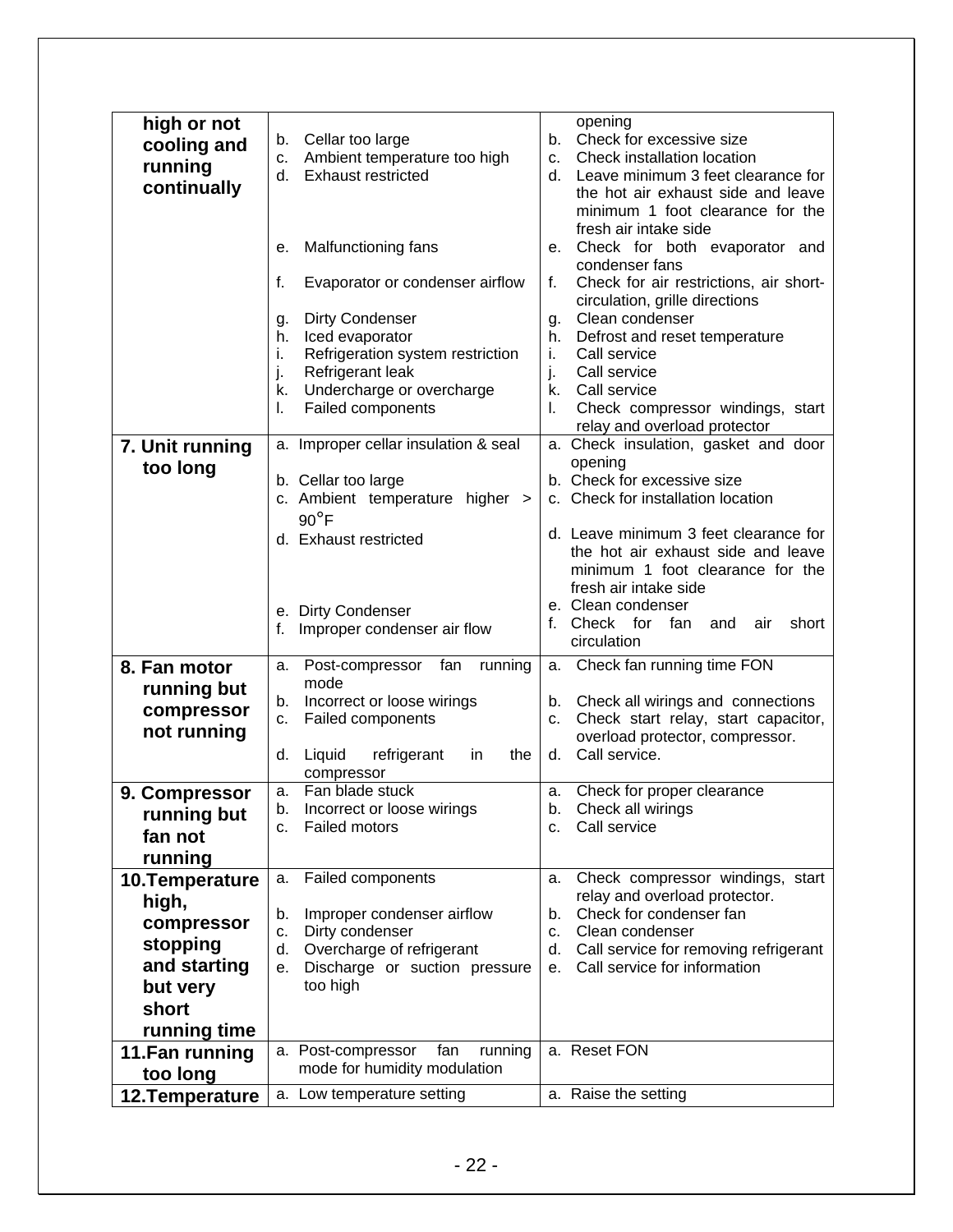| low                 | b. Move to another location<br>b. Low ambient temperature                                          |
|---------------------|----------------------------------------------------------------------------------------------------|
|                     | c. Air probe fault<br>c. Change a new one                                                          |
|                     | d. Temperature controller fault<br>d. Change a new one                                             |
| 13. Evaporator      | a. Evaporator air flow restriction<br>a. Check for fans and air flow                               |
| freezing up         | b. Low temperature setting<br>b. Check for set-point                                               |
|                     | c. Low ambient temperature<br>c. Change defrost cycle                                              |
|                     | d. Defective controller or probe<br>d. Check for controller and probe                              |
|                     | e. Not stopping due to air leak, high<br>e. Check for seal, door opening,                          |
|                     | ambient temperature, condenser<br>ambient temperature and condenser                                |
|                     | air flow<br>air flow restriction or pull-down                                                      |
|                     | cooling                                                                                            |
|                     | f. Initially working then stopping,<br>f. Call service                                             |
|                     | moisture in the system                                                                             |
|                     | g. Refrigerant low or leaking<br>g. Call service                                                   |
|                     | h. Capillary tube or expansion valve<br>h. Call service                                            |
|                     | blockage                                                                                           |
| 14. Water leak      | a. Air leak in the wine cellar causing<br>a. Check for air leak                                    |
|                     | excessive condensate                                                                               |
|                     | b. Use drain line<br>b. High humidity causing excessive                                            |
|                     | condensate                                                                                         |
|                     | c. Evaporator air flow restriction<br>c. Check supply air flow or air TD                           |
|                     | d. Water passages restricted<br>d. Clean the drip tray                                             |
|                     | e. Seal the leak using silicone sealant<br>e. Drip tray leak (No water overflow<br>but water leak) |
| <b>15.Excessive</b> | a. Air leak in the wine cellar causing<br>a. Check for any air leak                                |
|                     | excessive condensate                                                                               |
| condensate          | b. Use drain line<br>b. High humidity causing excessive                                            |
| in wine             | condensate                                                                                         |
| cellar              | c. Water passages restricted<br>c. Clean the drip tray                                             |
| <b>16.Circuit</b>   | Check for proper fuse or breaker<br>Incorrect fuse or breaker<br>a.<br>а.                          |
|                     | Check for wirings and connections<br>Incorrect wirings<br>b.<br>b.                                 |
| tripping            | Failed components<br>Call service<br>c.<br>$C_{-}$                                                 |
| 17.Noisy            | Mounting area not firm<br>Add support to improve installation<br>a.<br>a.                          |
| operation           | Loose parts<br>blades,<br>Check<br>fan<br>bearings,<br>b.<br>b.                                    |
|                     | washers, tubing contact and loose                                                                  |
|                     | screws.                                                                                            |
|                     | Check for airflow<br>Compressor overloaded due to<br>C.<br>c.                                      |
|                     | high ambient temperatures or                                                                       |
|                     | airflow restriction                                                                                |
|                     | Defective components<br>Call service for checking internal<br>d.<br>d.                             |
|                     | loose, inadequate lubrication and                                                                  |
|                     | incorrect wirings                                                                                  |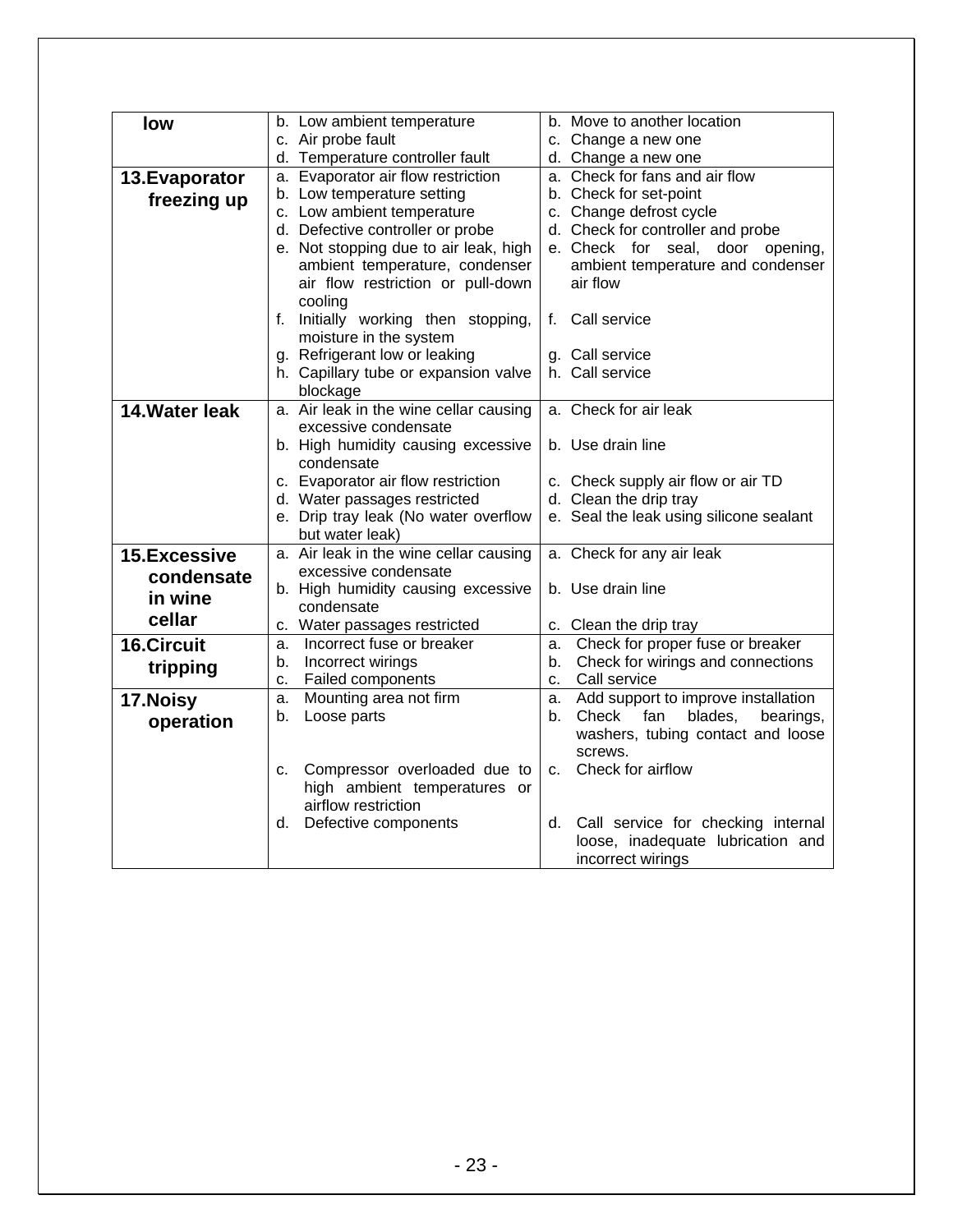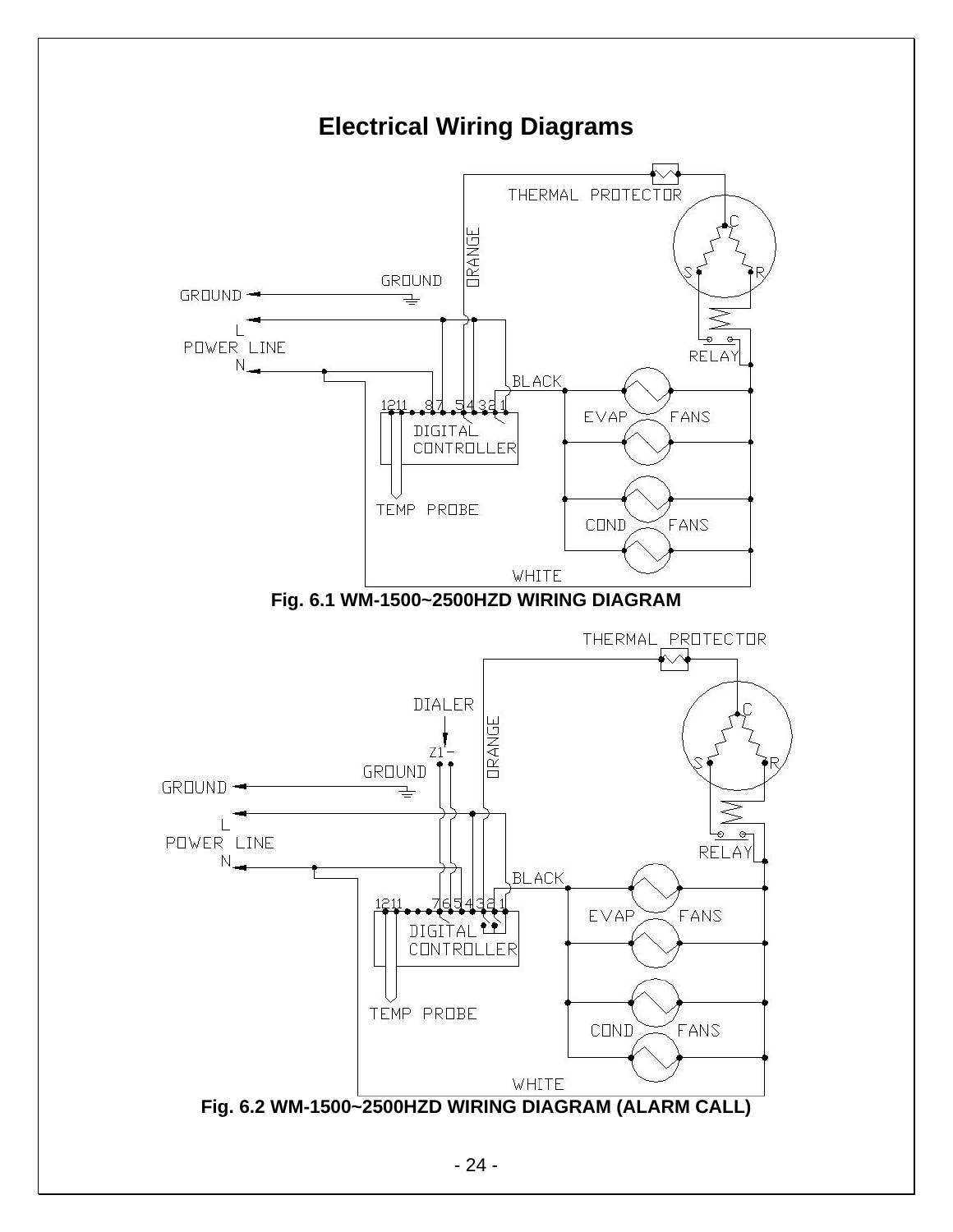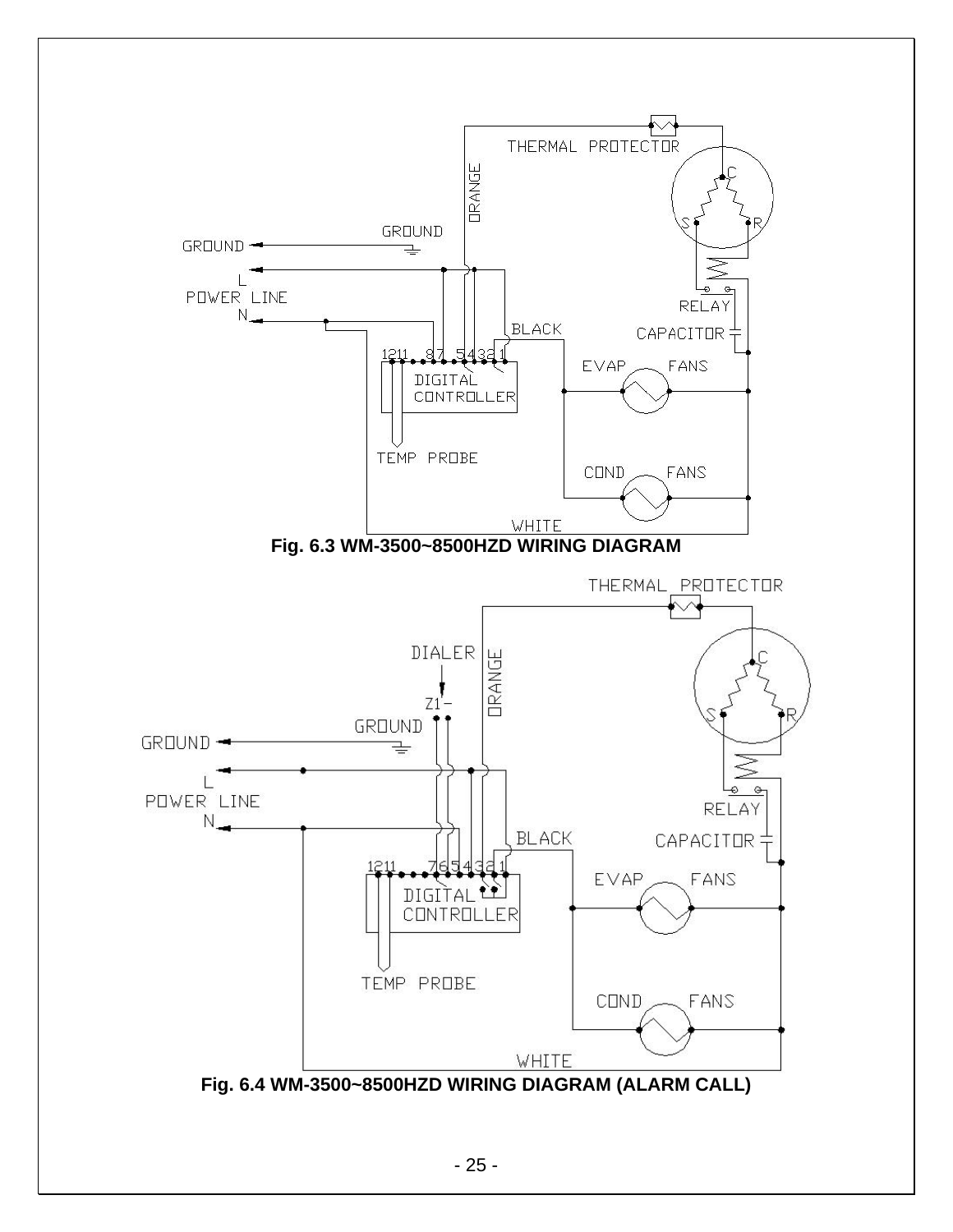### **Customer Support**

If you need further assistance, please contact us at:

Vinotemp International 17631 South Susana Road Rancho Dominguez, CA 90221 Tel: (310) 886-3332 Fax: (310) 886-3310 Email: info@vinotemp.com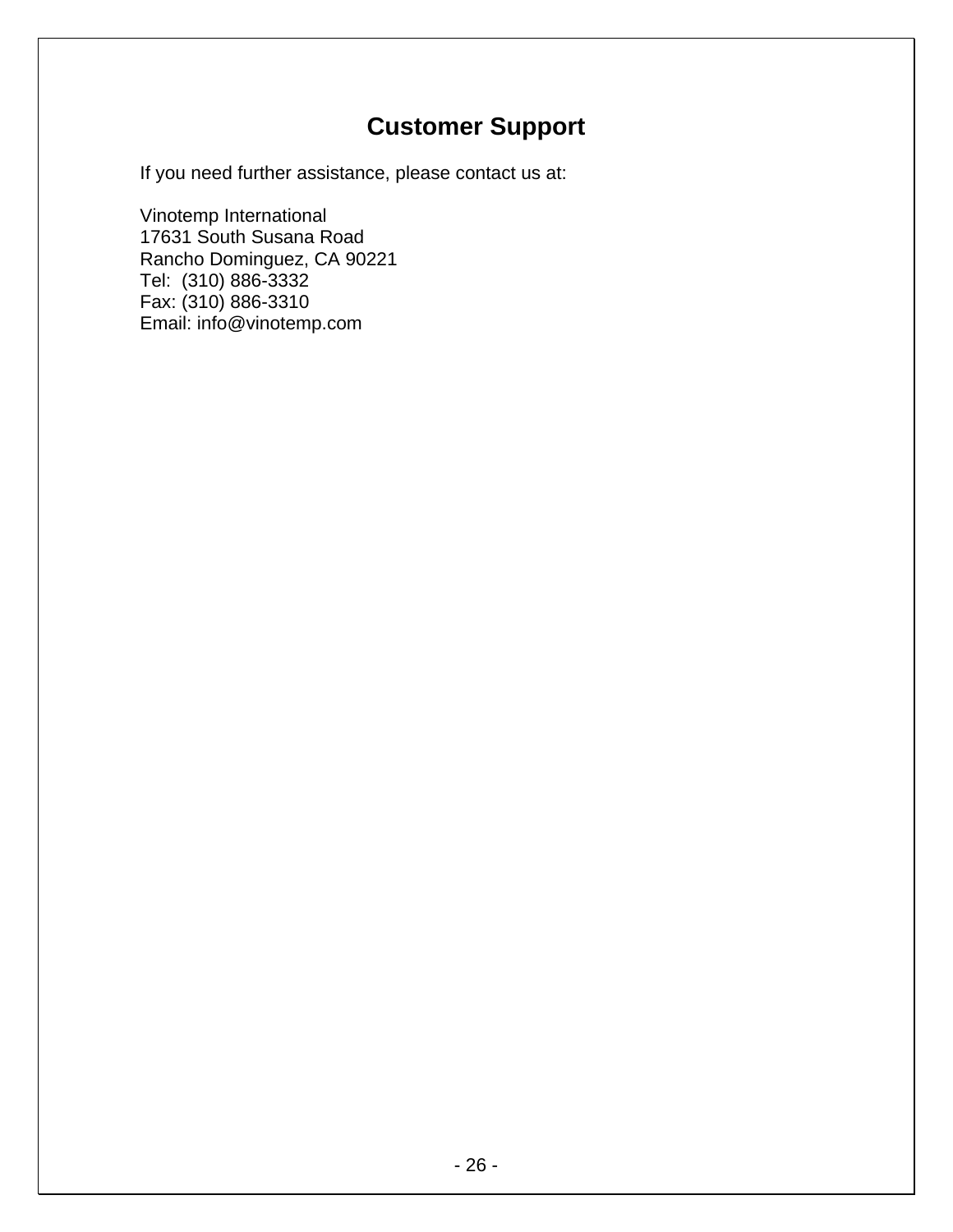### **Warranty**

### **Thank you for choosing a Vinotemp cooling unit.**

Please enter the complete model and serial numbers in the space provided:

| Model      |  |  |  |
|------------|--|--|--|
| Serial No. |  |  |  |

Attach your purchase receipt to this owner's manual.

#### **1. Limited Warranty**

VINOTEMP warrants its products to be free from defects due to workmanship or materials under normal use and service, for twelve months after the initial sale. If the product is defective due to workmanship or materials, is removed within twelve months of the initial sale and is returned to VINOTEMP, in the original shipping carton, shipping prepaid, VINOTEMP will at its option, repair or replace the product free of charge. Additionally VINOTEMP warrants all parts to be free from defects for a period of sixty months after initial sale.

This warranty constitutes the entire warranty of the VINOTEMP with respect to its products and is in lieu of all other warranties, express or implied, including any of fitness for a particular purpose. In no event shall VINOTEMP be responsible for any consequential damages what is so ever. Any modification or unauthorized repair of VINOTEMP products shall void this warranty.

#### **Service under Warranty**

This service is provided to customers within the continental UNITED STATES only. VINOTEMP cooling units are warranted to produce the stated number of BTU/H. While every effort has been made to provide accurate guidelines, VINOTEMP can not warranty its units to cool a particular enclosure.

In case of failure, VINOTEMP cooling units must be repaired by the factory or its authorized agent. Repairs or modifications made by anyone else will void the warranty.

Shall a VINOTEMP cooling unit fail, contact the dealer for instructions, do not return the unit to the factory without authorization from VINOTEMP. If the unit requires repair, re-pack it in the original shipping carton and return it to the factory, shipping prepaid. VINOTEMP will not accept COD shipments. If the unit